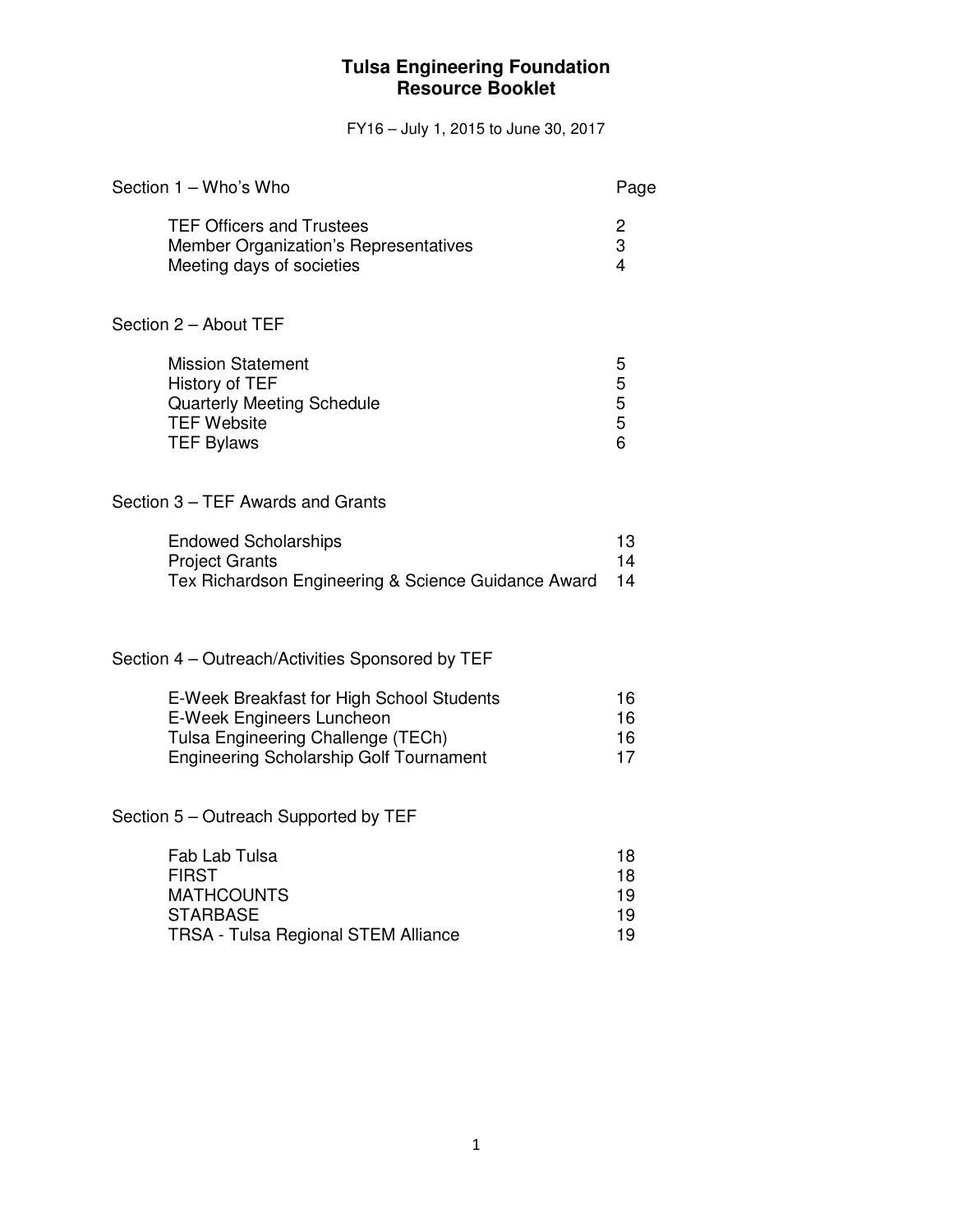TEF Officers and Trustees

List is available as separate document. It is a dynamic list.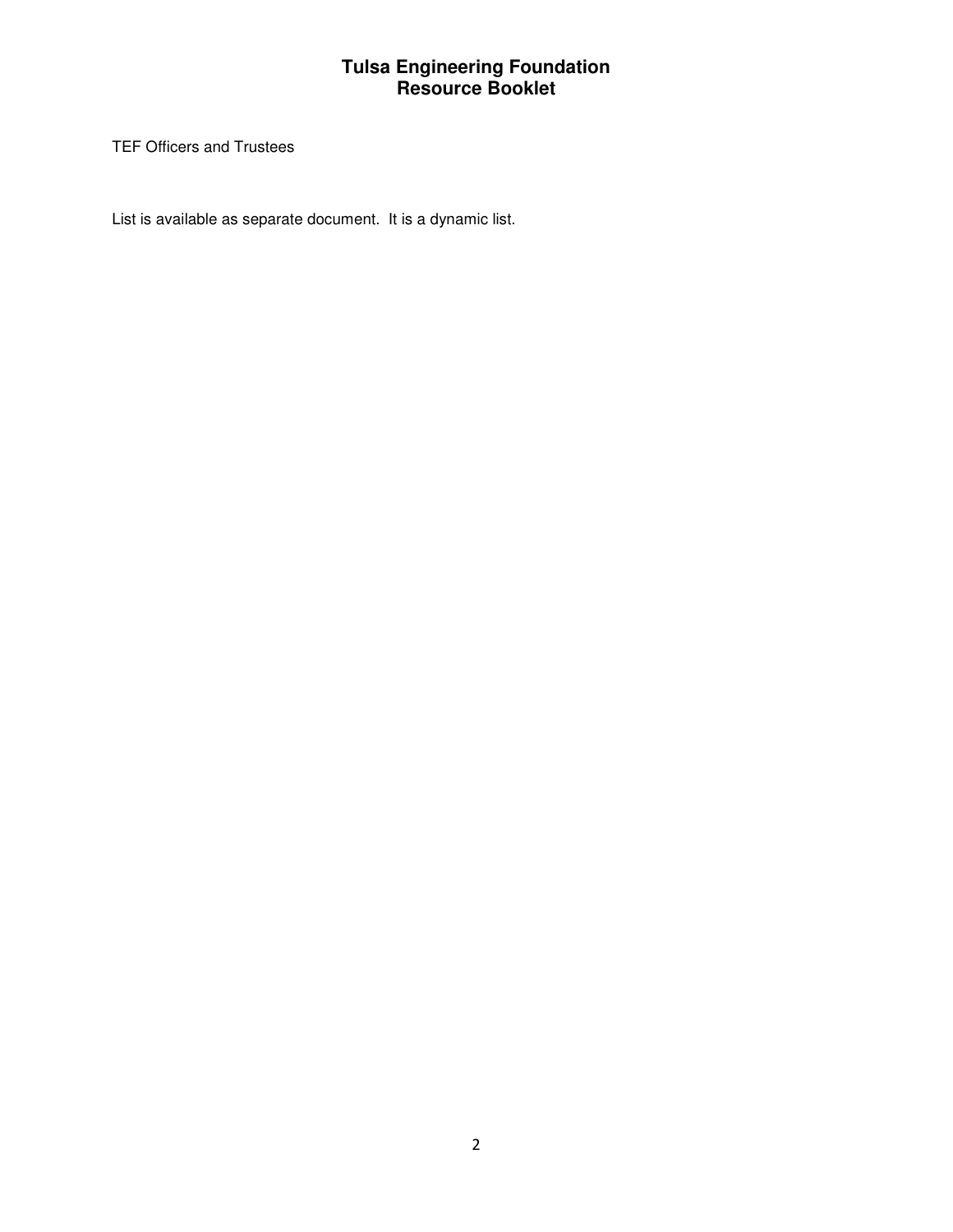# TEF Organization Member Representatives

List is available as separate document.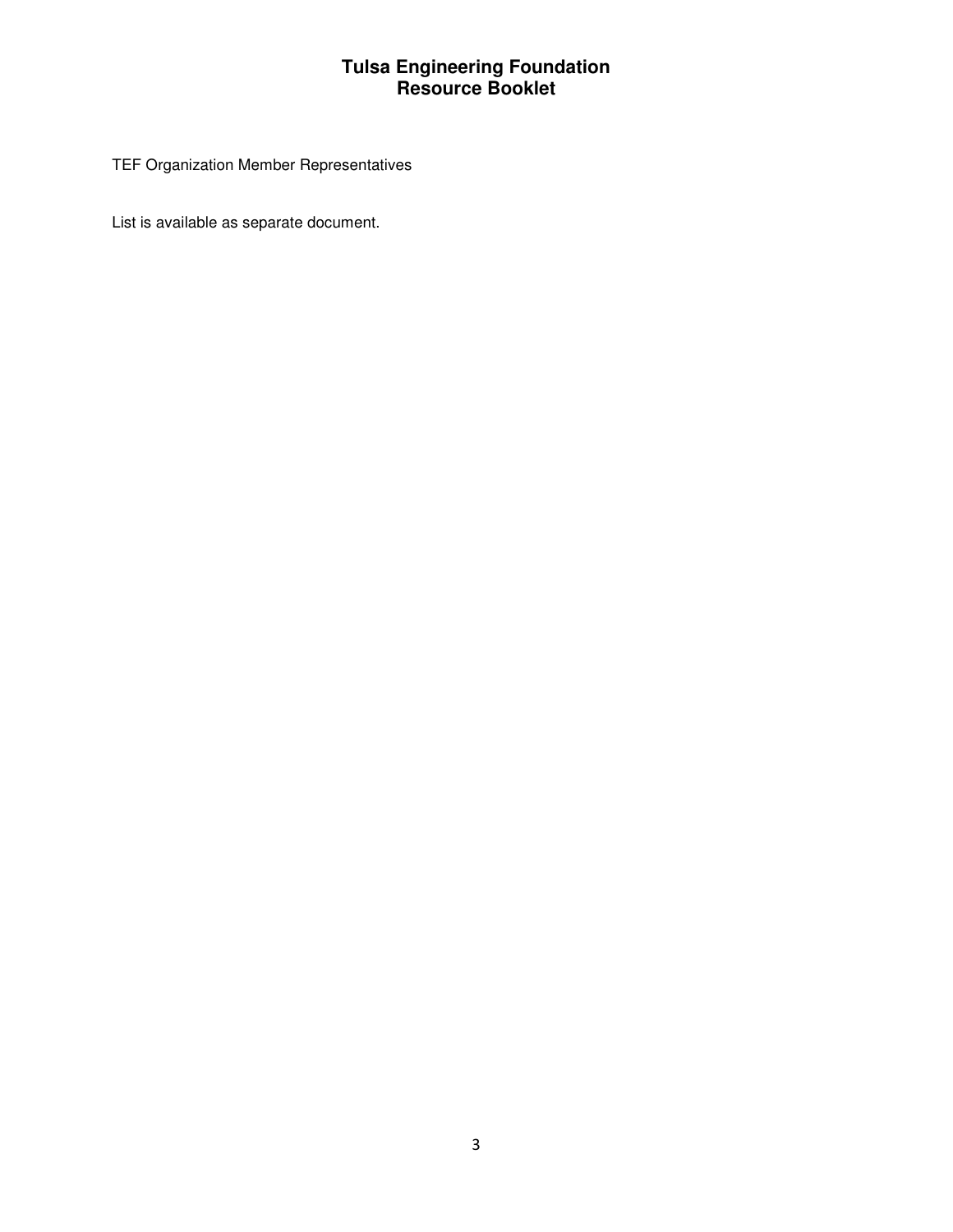TEF Member Organization Monthly Meeting Days as of 7/1/2015

# Sorted alphbetically

|    | ACI           | Third Thursday, 11 :30, Oneok Cafeteria           |
|----|---------------|---------------------------------------------------|
| 2  | <b>AIChE</b>  |                                                   |
| 3  | <b>AISES</b>  |                                                   |
| 4  | <b>APWA</b>   | First Wednesday, 11 :30, Oneok Cafeteria          |
| 5  | <b>ASCE</b>   | Third Wednesday, 11:30, Tulsa Country Club        |
| 6  | <b>ASHRAE</b> | Second Thursday, 6 PM, Ti Amos Restaurant         |
| 7  | <b>ASME</b>   | Third Thursday, 6 PM, OSU Tulsa                   |
| 8  | AWS           | Fourth Thursday, 6 PM,                            |
| 9  | CSI           | First Thursday, 6 PM, Baxters Interurban          |
| 10 | <b>EST</b>    | Second & Fourth Monday, 11:30 AM, Oneok Cafeteria |
| 11 | <b>IEEE</b>   | Second Tuesday, 6 PM, OSU Tulsa                   |
| 12 | <b>ISA</b>    |                                                   |
| 13 | <b>NSBE</b>   |                                                   |
| 14 | <b>OSPE</b>   | First Thursday, 11:30 AM, Oneok Cafeteria         |
| 15 | <b>SAME</b>   | Third or Fourth Tuesday, 11:30 AM, Tulsa District |
| 16 | <b>SHPE</b>   |                                                   |
| 17 | <b>SME</b>    |                                                   |
| 18 | <b>SPE</b>    | Thursday, twice a month, 11:30 PM, Summit Club    |
| 19 | <b>SWE</b>    |                                                   |

# Sorted by Week of Month

| <b>APWA</b>   | First Wednesday, 11 :30, Oneok Cafeteria               |
|---------------|--------------------------------------------------------|
| <b>OSPE</b>   | First Thursday, 11:30 AM, Oneok Cafeteria              |
| CSI           | First Thursday, 6 PM, Baxters Interurban               |
|               |                                                        |
| <b>EST</b>    | Second & Fourth Monday, 11:30 AM, Oneok Cafeteria      |
| <b>IEEE</b>   | Second Tuesday, 6 PM, OSU Tulsa                        |
| <b>ASHRAE</b> | Second Thursday, 6 PM, Ti Amo's Restaurant             |
|               |                                                        |
|               |                                                        |
| <b>SAME</b>   | Third or Fourth Tuesday, 11:30 AM, Tulsa District CORP |
| <b>ASCE</b>   | Third Wednesday, 11:30, Tulsa Country Club             |
| ACI           | Third Thursday, 11 :30, Oneok Cafeteria                |
| <b>ASME</b>   | Third Thursday, 6 PM, OSU Tulsa                        |
|               |                                                        |
| <b>AWS</b>    | Fourth Thursday, 6 PM,                                 |
|               |                                                        |
| <b>SPE</b>    | Thursday, twice a month, 11:30 PM, Summit Club         |
|               |                                                        |
| <b>AIChE</b>  |                                                        |
| <b>AISES</b>  |                                                        |
| <b>SHPE</b>   |                                                        |
| <b>SWE</b>    |                                                        |
| <b>ISA</b>    |                                                        |
| <b>NSBE</b>   |                                                        |
| <b>SME</b>    |                                                        |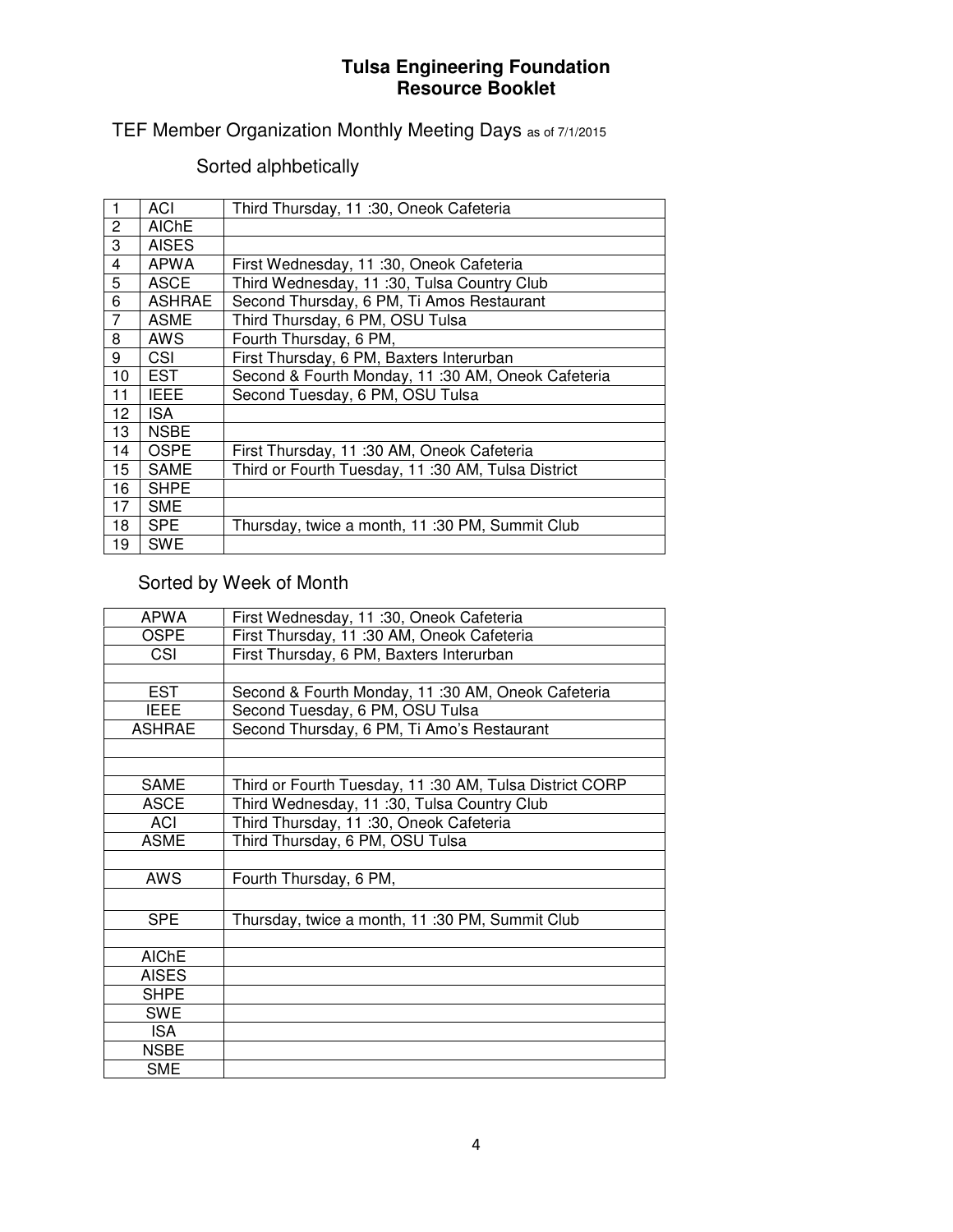# **About TEF**

### Mission Statement

The Tulsa Engineering Foundation coordinates, organizes and sponsors career guidance, youth outreach and profession enhancing activities for the professional engineering community as well as the community at large through operation as a 501.c.3 charitable organization.

### History of TEF

The Tulsa Engineering Foundation was established by the Engineers' Society of Tulsa in the 1980's as a 501 (c)(3) charitable non-profit corporation to provide:

- Educational facilities and programs relating to the engineering profession.
- Operate exclusively for charitable, scientific and educational purposes.
- Qualify for IRS tax exemption under Section 510 (c) (3).

TEF's members are local chapters or professional-technical societies and educational institutions. A board of Elected Trustees is selected from representatives of the member organizations. The officers are elected from the Trustees annually. The TEF meets quarterly and holds its annual meeting in July. Annual dues are \$100. TEF has a modest endowment fund with the ability to receive a wide range of donations and bequests.

TEF serves as a clearing house and coordinating agency to foster cooperative and joint activities among the member societies. Educational outreach activities are the premier functions, including the founding and sponsoring of the annual Tulsa Engineering Challenge (TECh), and aiding with the regional MATHCOUNTS competition and initiating a Project Grant program. A continual fund raising campaign raises \$6,000 to \$10,000 annually through donations from foundations, businesses, individuals and member organizations to supplement the dues income and other fund raising activities. TEF maintains a website with facilities for member organizations to announce programs and post newsletters.

### **TEF Meeting Schedule**

**Quarterly meetings are held in July, October, January and April.**

July 16**, 201**5**, Tulsa Tech, Lemley Campus**, Annual Meeting October 22**, 201**5**, Tulsa Tech, Lemley Campus** January 21**, 201**6**, Fab Lab Tulsa**  April 21**, 201**6 **Tulsa Tech, Lemley Campus July** 20**, 201**6**, Tulsa Tech, Lemley Campus,** Annual Meeting

#### TEF Website

The TEF website is www.TulsaEngineer.org. If the member society so desires, their meeting notices can be posted on the website calendar. Their meeting information should be sent to info@tulsaengineer.org In addition to the joint calendar of meetings, each society has a page where their mission is posted as well as their officer contact. Other information can be posted at the request of the society.

The tabs on the website are Home, Calendar, About TEF, Member Societies, Youth Outreach and Tulsa Eng'g Challenge. Items of interest to the engineering community are posted on the home page.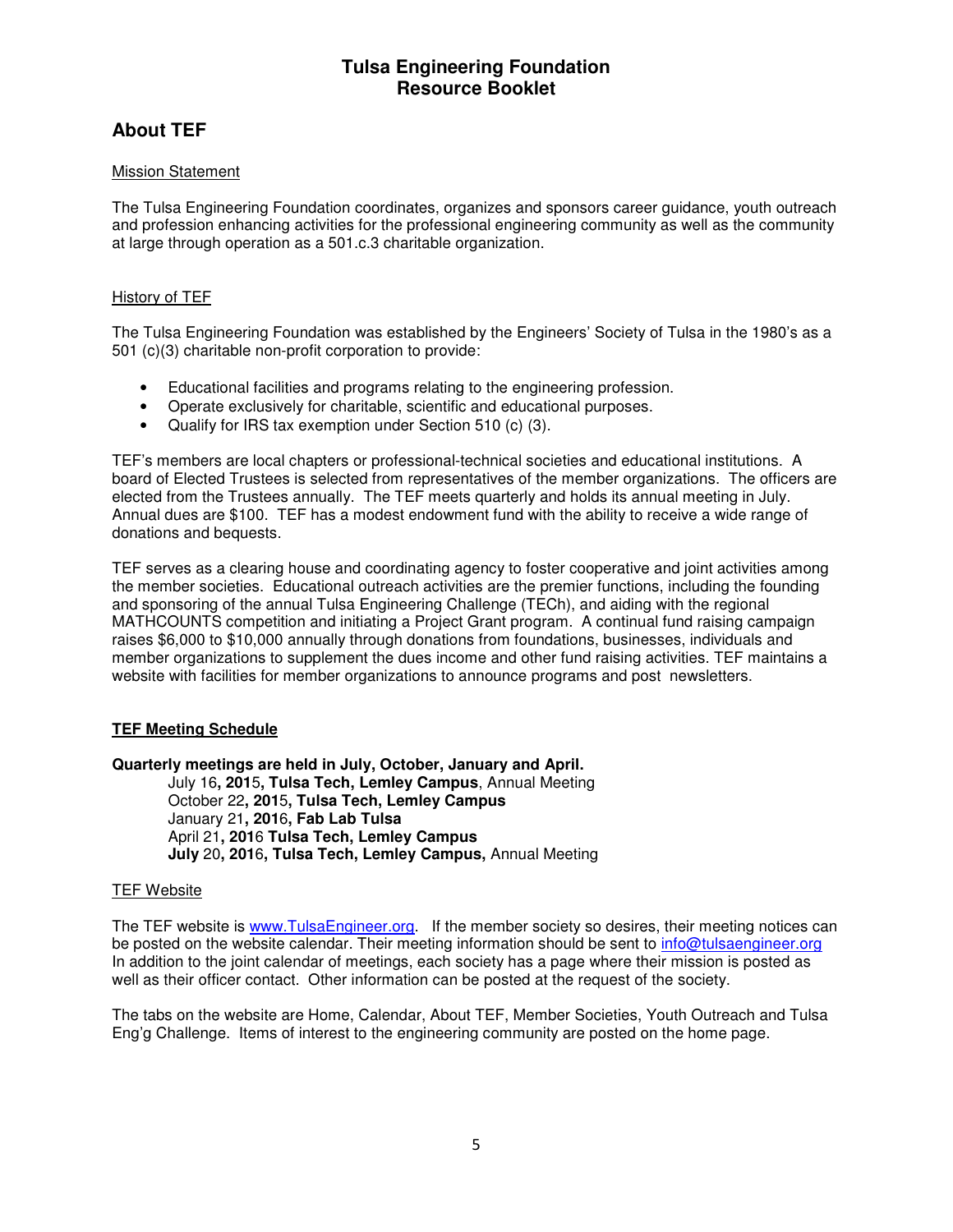### **The Tulsa Engineering Foundation, Inc. Tulsa, Oklahoma**

#### **BY-LAWS**

TEF\_bylaws\_updated\_to\_Apr\_29\_04

#### **ARTICLE I - NAME**

Section 1: The name of this Foundation shall be TULSA ENGINEERING FOUNDATION, INC.

#### **ARTICLE II - OBJECT**

Section 1: The object of TULSA ENGINEERING FOUNDATION, INC. shall be to operate a charitable organization within the meaning of Sections  $501(c)(3)$  and  $170(c)(2)$  of the Internal Revenue Code of 1954. In order to accomplish that objective, the operation of the corporation shall be subject to the following:

- (a) The corporation may receive and maintain a fund or funds of real or personal property, or both, and, subject to the restrictions and limitations hereinafter set forth, to use an apply the whole or any part of the income therefrom and the principal thereof exclusively for charitable purposes, either directly or by contributions to organizations that qualify as exempt organizations under Section  $501(c)(3)$  of the Internal Revenue Code of 1954 and its Regulations as they now exist or as they may hereafter be amended.
- (b) No part of the net earnings of the corporation shall inure to the benefit of any member, director, officer of the corporation, or any private individual (except that reasonable compensation may be paid for services rendered to or for the corporation affecting one or more of its purposes), and no member, trustee, officer of the corporation or any private individual shall be entitled to share in the distribution of any of the corporate assets on dissolution of the corporation. No substantial part of the activities of the corporation shall be the carrying on of propaganda, or otherwise attempting to influence legislation, and the corporation shall not participate in or intervene in (including the publication or distribution of statements) any political campaign on behalf of any candidate for public office.
- (c) The corporation shall distribute its income for each taxable year at such time and in such manner as not to become subject to the tax on undistributed income imposed by Section 4942 of the Internal Revenue Code of 1954 or corresponding provisions of any subsequent federal tax laws.
- (d) The corporation shall not engage in any act of self-dealing as defined in Section 4941(d) of the Internal Revenue Code of 1954 or corresponding provisions of any subsequent federal tax laws.
- (e) The corporation shall not retain any excess business holdings as defined in Section 4943(c) of the Internal Revenue Code of 1954 or corresponding provisions of any subsequent federal tax laws.
- (f) The corporation shall not make any investments in such manner as to subject it to tax under Section 4944 of the Internal Revenue Code of 1954 or corresponding provisions of any subsequent federal tax laws.
- (g) The corporation shall not make any taxable expenditures as defined in Section 4945 (d) of the Internal Revenue Code of 1954 or corresponding provisions of any subsequent federal tax laws.
- (h) Not withstanding any other provision of these By-Laws or the Articles of Incorporation, the corporation shall not conduct or carry on any activities not permitted to be conducted or carried on an organization exempt under Section 591(c)(3) of the Internal Revenue Code of 1954 and its Regulations as they now exist or as they may hereafter be amended or by any organization contributions to which are deductible under Section 170(c)(2) of such Code and Regulations as they now exist or as they may hereafter be amended.
- (i) Upon the dissolution of the corporation, the Board of Trustees shall, after paying or making provision for the payment of all the liabilities of the corporation, dispose of all of the assets of the corporation exclusively for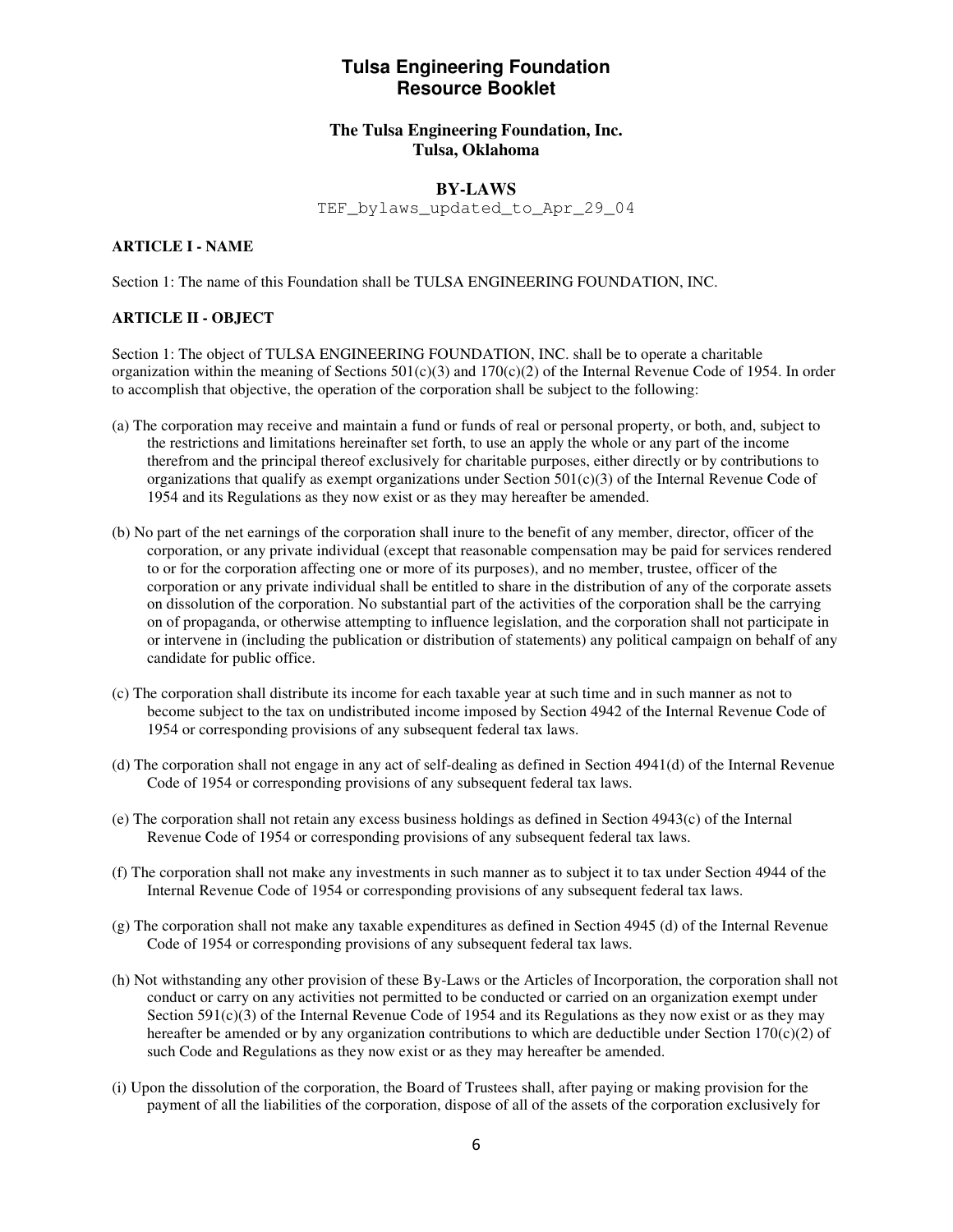the purposes of the corporation in such manner or to such organization or organizations organized and operated exclusively for charitable, educational, religious literary or scientific purposes as shall at the time qualify as an exempt organization or organizations under Section  $501(c)(3)$  of the Internal Code of 1954, or the corresponding provision of any future United Sates Internal Revenue Law, as the Board of Trustees shall determine. Any such assets not so disposed of by the district court of the county in which the principal office of the corporation is then located, exclusively for such purposes or to such organization or organizations; as said court shall determine, which are organized and operated exclusively for such purposes.

#### **ARTICLE III - MEMBERSHIP**

- Section 1: The membership of the Tulsa Engineering Foundation shall consist of those groups and classifications, and qualifications listed in Section 2 of this Article.
- Section 2: Member groups.
	- a. Organizational Members. An organizational member shall be a professional association, society, or organization of persons having common interests in science, engineering, and/or technology such as, but not limited to, chemistry, electrical, geology, geophysics, seismology, meteorology, architecture, metallurgy, aeronautics, astronautics, instrumentation, materials testing, and technical research.
	- b. Consulting Members. From time to time, the Board of Trustees may wish to extend membership to individuals having knowledge or skills of particular benefit to the Corporation.
- Section 3: Election of Members. An Organization or an individual shall become a member of the Tulsa Engineering Foundation by submitting an application for membership to the Board. The board will review the application elect or deny the membership by a simple majority vote of those Board members attending the next quarterly meeting, after the application is submitted.
- Section 4: The organizational member shall be represented by an individual from that organization, who has the qualifications as listed in paragraph 'a' below. This member shall be entitled to all privileges of membership in the Tulsa Engineering Foundation, including the right to hold any elected office and to vote upon all questions affecting the Corporation which are lawfully submitted to its membership for action.
	- (a) The representative member for a member organization shall be an active member of that organization and be duly elected or appointed by that organization to represent them.
	- (b) If a Representative Member, while holding any office in the Corporation, is replaced by the Organization Member, the office held by the individual who is replaced will be considered vacant. The vacancy will be filled as provided in Section 2. Article VI of these By-Laws.
- Section 3: Dues. The dues, if any, of all Organizational members shall be set annually at the annual meeting of members to be held each year. Consulting members shall not pay dues and shall be ineligible to vote or hold office. These members will be designated Consulting Members and will serve for finite periods of the time to be designated by the Board of Trustees.
- Section 4: Suspension of Members. Any member in default in payment or dues shall be ipso facto suspended from all privileges of membership, and if, after notice, such default be not cured within a period of 90 days, the membership of such member shall automatically cease and terminate.
- Section 5: Removal of Members. Any member may be removed from membership by a majority vote of the members present at any annual meeting or any special meeting of the members called for the purpose or cause.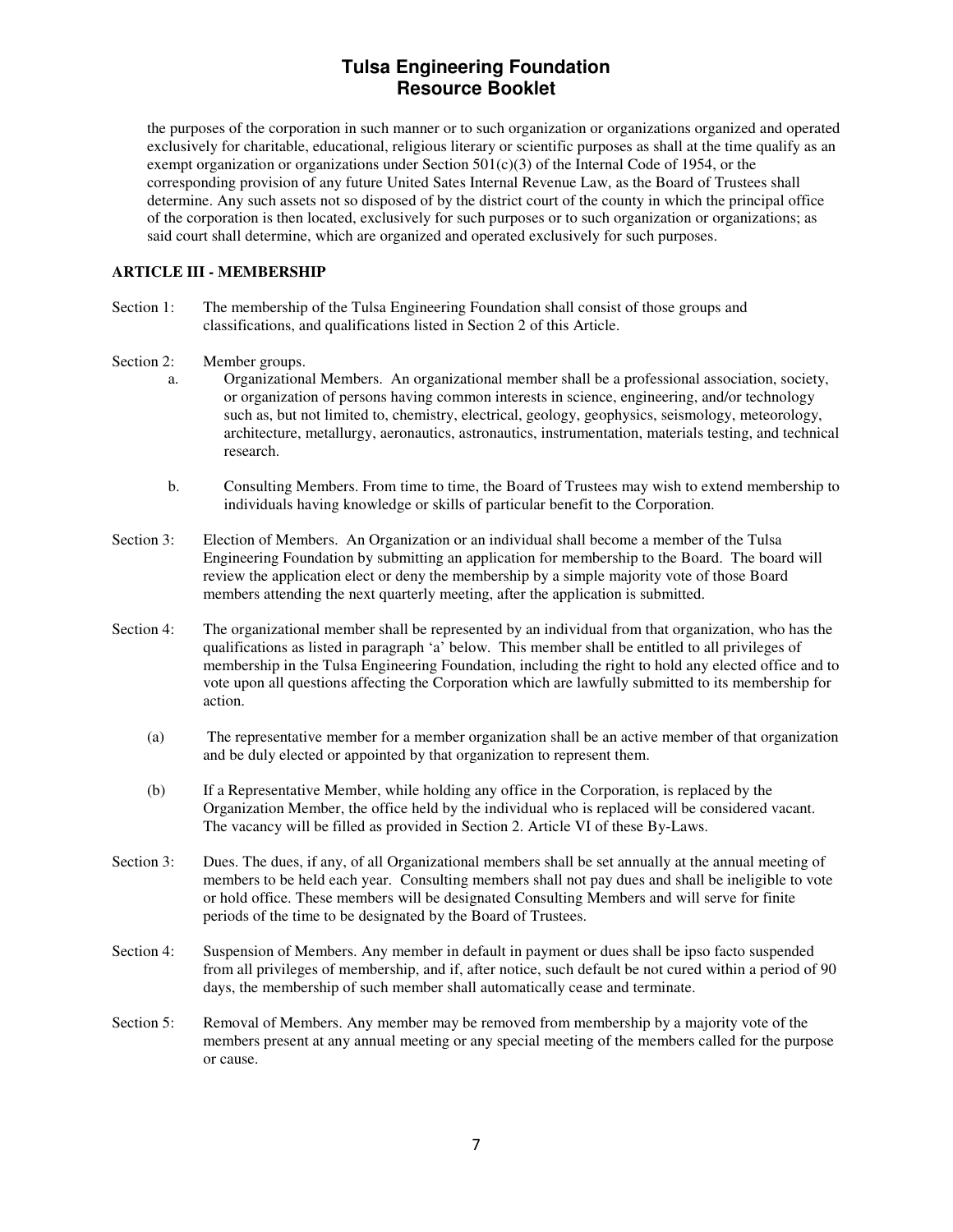Section 6: Reinstatement of Members. Any member who has forfeited his/her membership for non-payment of dues may be reinstated by the affirmative vote of two-thirds (2/3) of the trustees upon payment of dues in arrears, which shall be for a period of not more than one year, or the member may re-enter the Foundation as a new member.

#### **ARTICLE IV - OFFICERS**

Section 1: President. The president shall be selected by, and from the membership of the Board of Trustees. He shall be the chief executive officer of the corporation. He shall preside over all meetings of the Board and of the members. He shall have general and active management of the business of the corporation and shall see that all orders and resolutions of the Board are carried into effect. He shall be an ex-officio member of all standing committees and shall have the general powers and duties of supervision and management usually vested in the office of president of a corporation.

Section 2: Vice Presidents. At least one vice-president shall be chosen from the membership of the board. Such vicepresidents as are board members, in the order of their seniority, shall perform the duties and exercise the powers of the president during the absence or disability of the president. Vice-presidents shall perform such other duties as may delegated to them by the Board of Trustees, the president or the Executive Committee.

Section 3: Secretary. The secretary shall be selected by the Board of Trustees. The secretary may be a member of the Board, or an individual from without TEF. The secretary shall attend all meetings of the members and the Board of Trustees, and of the executive committee, and shall preserve in books of the corporation true minutes of the proceedings of all such meetings. He shall keep in his custody the seal of the corporation and shall have authority to affix the same to all instruments where its use is required. He shall give notices required by statue, by-law or resolution. He shall perform such other duties as may be delegated to him by the Board of Trustees or by the executive committee.

Section 4: Treasurer. The Treasurer shall be selected by, and from the membership of the Board of Trustees.

- (a) The treasurer shall have custody of all corporate funds and securities and shall keep in books belonging to the corporation full and accurate accounts of all receipts and disbursements; he shall deposit all monies, securities and other valuable effects in the name of the corporation in such depositories as may be designated for that purpose by the Board of Trustees. He shall disburse the funds of the corporation as may be ordered by the Board, taking proper vouchers for such disbursements, and shall render to the president and trustees at the regular meetings of the Board, and whenever requested by them, an account of all his transactions as treasurer and of the financial condition of the corporation.
- (b) When In the judgment of the Board of Trustees, the custody of corporate funds and securities warrant such action, the treasurer shall be required to make good and sufficient bond in an amount to be set by the Board, the fee for which will be paid by the Foundation.

Section 5: Assistant Secretary and Assistant Treasurer. The Board may appoint an assistant Secretary and/or an assistant Treasurer as they deem necessary. The assistants must meet the same qualifications as the Treasurer. The assistant secretary, in the absence or disability of the secretary, shall perform the duties and exercise the powers of the secretary. The assistant treasurer, in the absence or disability of the treasurer, shall perform the duties and exercise the powers of the treasurer.

#### **ARTICLE V - MEETINGS**

Section 1: Place of Meeting. Any or all meetings of the members, and the Board of Trustees of this corporation may be held within or without the State of Oklahoma.

Section 2: Annual Meeting of Members. The annual meeting of the members shall be held in each year in July, one of the purposes of which shall be to fill vacancies on the Board of Trustees.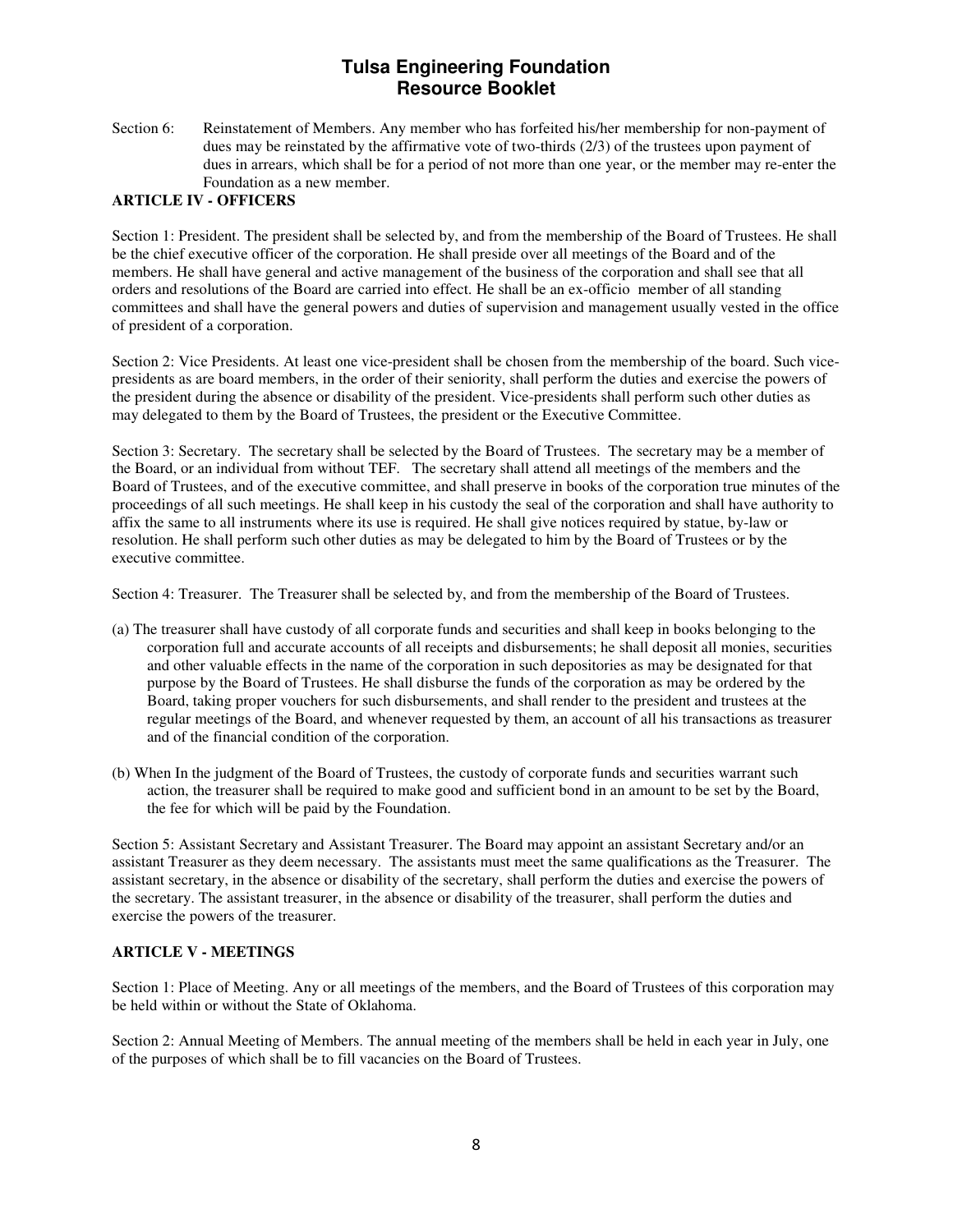Section 3: Notice of Annual Meeting of Members. At Least ten (10) days prior to the date fixed by Section 2 of this article or the holding of the annual meeting of members, written notice of the time, place, and purposes of such meeting shall be mailed, as hereinafter provided, to each member entitled to vote at such meeting.

Section 4: Delayed Annual Meeting. If, for any reason, the annual meeting of the members shall not be held on the day herein before designated, such meeting may be called and held as a special meeting, and the same proceedings may be had thereat as at an annual meeting, provided, however, that the notice of such meeting shall be the same herein required for the annual meeting, namely, not less than a 10 day notice.

Section 5: Special Meetings of Members. A special meeting of the members may be called at any time by the president, by a majority of the Board of Trustees, or upon written petition of ten members.

Section 6: Notice of Special Meeting of Members. At least three days prior to the date fixed for the holding of any special meeting of members, written notice of the time, place and purposes of such meeting shall be mailed, as hereinafter provided, to each member entitled to vote at such meeting.

Section 7: Organization Meeting of Board. At the place of holding the annual meeting of members and immediately following the same, the Board of Trustees as constituted upon final adjournment of such annual meeting shall convene for the purpose of electing officers and transacting any other business properly brought before it, provided that the organization meeting in any year may be held at a different time and place than that herein provided, by consent of a majority of the trustees of such new Board.

Section 8: Regular Meeting of Board. Regular meetings of the Board of Trustees shall be held quarterly at such time and place as the Board of Trustees shall from time to time determine. No notice of regular meetings of the Board shall be required.

Section 9: Special Meetings of Board. Special meetings of the Board of Trustees may be called by the president any time by means of such written notice by mail of the time, place and purpose thereof to each trustee as the president in his discretion shall seem sufficient, but action taken at any such meeting shall not be invalidated for want of notice if such notice shall be waived as hereinafter provided.

Section 10: Notices and Mailing. All notices required to be given by any provision of these by-laws shall state the authority pursuant to which they are issued (as, "by order of the president," or "by order of the Board of Trustees" as the case may be) and shall bear the written, stamped, typewritten or printed signature of the secretary or assistant secretary. Every notice shall be deemed duly served when the same has been deposited in the United States mail, with postage fully prepaid, plainly addressed to the sendee at his, her, or its last address appearing upon the membership record of this corporation.

Section 11: Waiver of Notice. Notice of the time, place, and purpose or any meeting of the members or of the Board of Trustees, may be waived by telegram, radiogram, cablegram, or other writing, either before or after such meeting has been held.

Section 12: Quorum of Members. Presence in person or by proxy of members representing 10 percent (10%) of the voting rights of this corporation shall constitute a quorum at any meeting of the members.

Section 13: Corporate Member. For the purpose of voting, any member entitled to vote is considered to be a corporate member.

#### **ARTICLE VI - BOARD OF TRUSTEES**

Section 1: Number and Term of Trustees. The business, property, and affairs of this corporation shall be managed by a Board of Trustees composed of not less than three and not more than 20 elected persons plus one ex-officio trustee per Organizational Member (who shall be the Representative Member) who shall be members of this corporation. Each elected trustee shall hold office for the term of which he is elected and until his successor is elected and qualified. All trustees have the right to vote and hold office.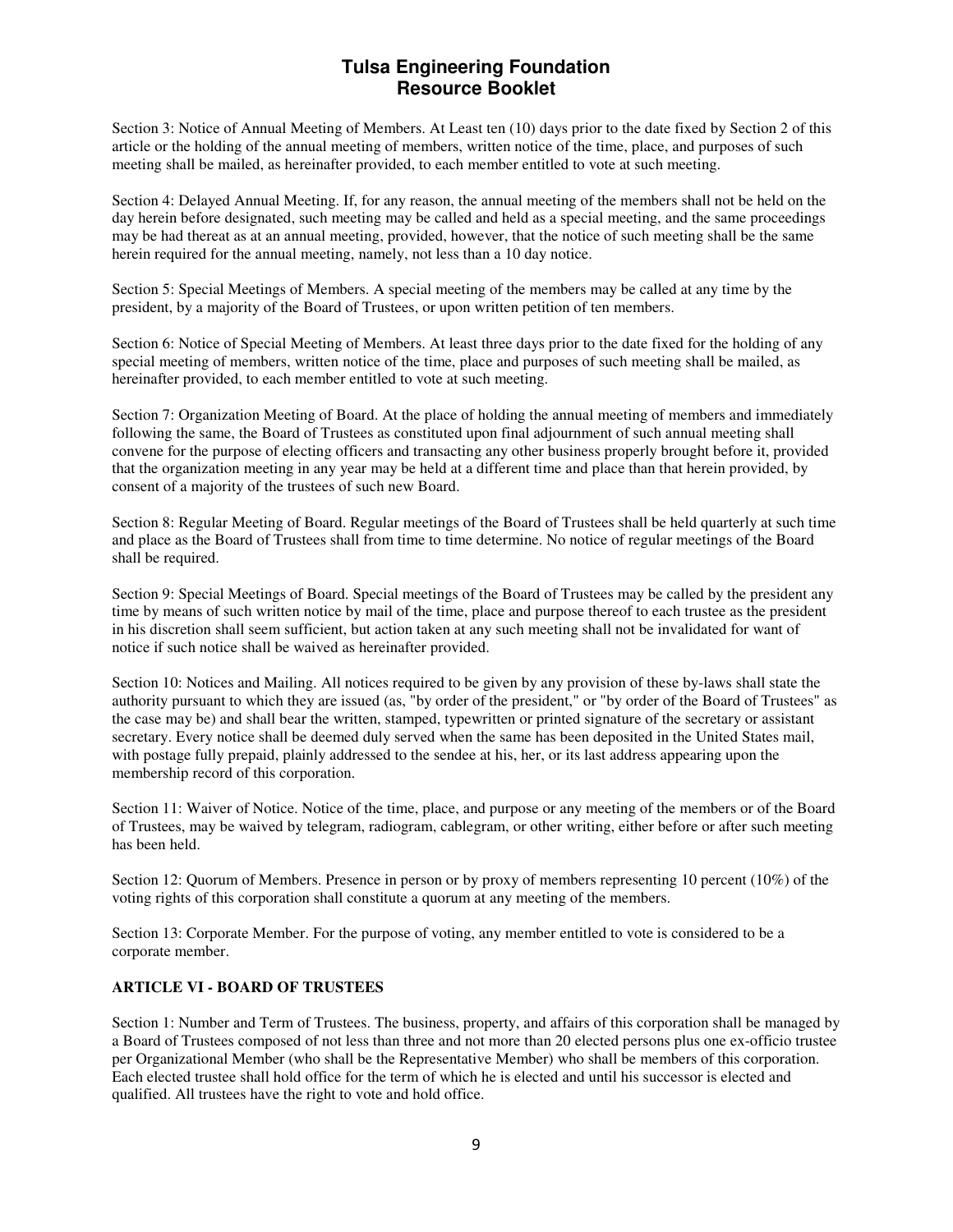The term of elected trustee shall be for three years. A trustee may be elected to succeed himself/herself except that after serving any two consecutive elected terms, at least one year must elapse before he/she may again be elected to the Board of Trustee. The term of each ex-officio Trustee shall be designated by his/her Organizational Member.

Section 2: Vacancies. Vacancies in the elected members of the Board of Trustees shall be filled by election made by the members of the Tulsa Engineering Foundation. Each person so elected to fill a vacancy shall remain a trustee for the balance of the unexpired term.

Vacancies in Representative Members serving as Trustee shall be designated by his/her Organization Member.

Section 3: Action by Unanimous Written Consent. If and when the trustee shall collectively consent in writing to any action to be taken by the corporation, such action shall be valid as corporation action as though it had been authorized at a meeting of the Board of Trustees.

Section 4: Power to Make By-laws. The Board of Trustees shall have power to make and alter any by-law or bylaws, including the fixing and altering of the number of trustees, provided that the Board shall not make or alter any by-law or by-laws fixing the qualifications, classifications or term of office of any member or members of the then existing Board.

Section 5: Power to elect Officers. The Board of Trustees shall select a president, one or more vice-presidents, a secretary, and a treasurer.

Section 6: Power to Appoint Other Officers and Agents. The Board of Trustees shall have power to appoint such other officers and agents as the Board may deem necessary for transaction of the business of the corporation.

Section 7: Removal of Officers and Agents. Any officer or agent may be removed by the Board of Trustees whenever in the judgment of a majority of the Board the business interests of the corporation will be served thereby.

Section 8: Power to Fill Vacancies. The Board shall have power to fill any vacancy in any office occurring from any cause whatsoever.

Section 9: Delegation of Powers. For any reason deemed sufficient by the Board of Trustees, whether occasioned by absence or otherwise, the Board may delegate all or any of the powers and duties of any officer to any other office or trustee.

Section 10: Power to Appoint Executive Committee. The Board of Trustees shall have the power to appoint by resolution an executive committee composed of four or more trustees, who, to the extent provided in such resolution, shall have and exercise the authority of the Board of Trustees in the management of the business of the corporation between meetings of the Board.

Section 11: Compensation. The compensation of trustees, officers, and agents if any, may be fixed by the Board, subject to the provisions of ARTICLE II of these By-Laws.

Section 12: Quorum. A majority of the number of the elected trustees shall constitute a quorum.

Section 13: Indemnification. The Corporation shall indemnify an officer or member of the Board of Trustees or former officer or former member of the Board of Trustees against expenses actually and necessarily incurred by him/her in connection with the defense of any action, suit or proceeding to which he or she is made a party by reason of being or having been such officer or member of the Board of Trustees, except in action adjudged to be the result of negligence or misconduct in the performance of duty.

#### **ARTICLE VII - COMMITTEES**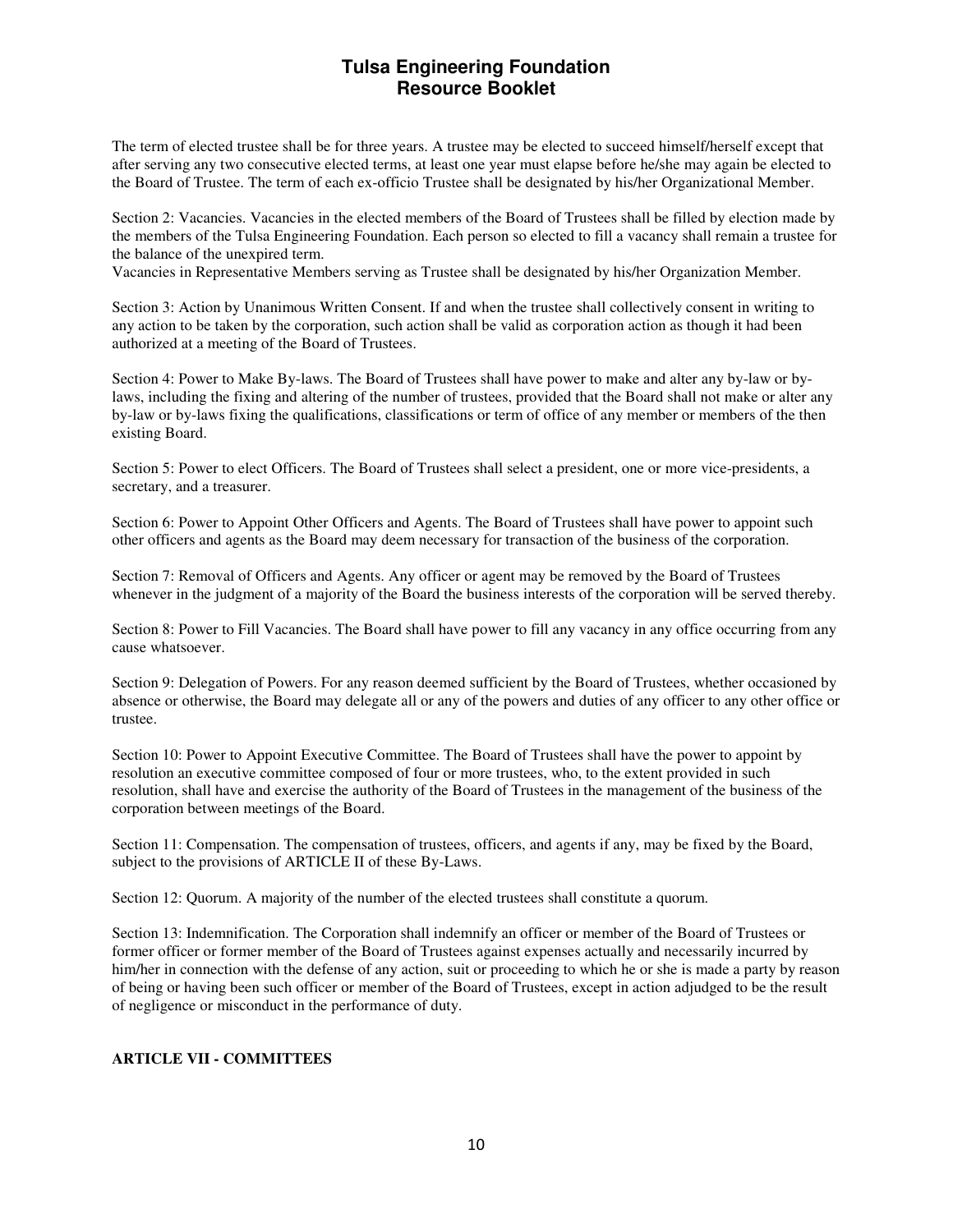- Section 1: Executive Committee. An Executive Committee composed of the President, Vice-President, Secretary, and Treasurer of the Corporation, and such other members as the Board of Trustees may designate, shall have the authority to conduct the affairs of the Corporation between meetings of the board of trustees within the limits set out by the Board.
- Section 2. Finance Committee. A Finance Committee composed of the Treasurer and two other members shall be appointed by the president promptly after each annual meeting. It shall be the duty of this committee to prepare a budget for the fiscal year beginning the first day of July, and to submit it to the Board of Trustees at its next meeting. The finance committee may from time to time submit supplements to the budget for the current fiscal year as directed by the officers or Board of Trustees.
- Section 3: Financial Review Committee. A Financial Review Committee of three members shall be appointed by the president at the first regular meeting of the Board of Trustees after the annual meeting. The duty of this committee shall be to review the treasurer's books and report the results at the next annual meeting. [amended January 14, 2002]
- Section 4: Such other committees, standing or special, shall be appointed by the president as the members of the Board of Trustees shall from time to time deem necessary to carry on the work of the Foundation.
- Section 5: The president shall be ex-officio a member of all committees.
- Section 6: Membership on committees shall be open to all members of the Orgaizational members and the Consulting members, subject to the limitation that they can not hold an elected office.

#### **ARTICLE VIII - VOTING, ELECTIONS, & PROXIES**

Section 1: Who Is Entitled to Vote. Except as the articles or an amendment or amendments, thereto otherwise provide, each member of this corporation shall, at every meeting of the members, be entitled to one vote in person or by proxy upon each subject properly submitted to vote.

Section 2: Proxies. No proxy shall be deemed operative unless and until signed by the member and filed with the corporation. In the absence of limitation to the contrary contained in the proxy, the same shall extend to all meetings of the members and shall remain in force three years from its date or until sooner revoked.

#### **ARTICLE IX - EXECUTION OF INSTRUMENTS**

Section 1: Checks, etc. All checks, drafts, and orders for payment of money shall be signed in the name of the corporation and shall be countersigned by such officers or agents as the Board of Trustees shall from time to time designate for that purpose.

Section 2: Contracts, Conveyances, etc. When the execution of any contract, conveyance, or other instrument has been authorized without specification or the execution officers, the president or any vice-president, and the secretary or assistant secretary, may execute the same in the name and on behalf of this corporation and may affix the corporation seal thereto. The Board of Trustee shall have power to designate the officers and agents who shall have the authority to execute any instrument in behalf of this corporation.

#### **ARTICLE X - POWER OF BOARD TO BORROW MONEY**

The Board of Trustees shall have full power and authority to borrow money whenever in the discretion of the Board the exercise of said power is required in the general interests of this corporation and in such case the Board of Trustees may authorize the proper officers of this corporation to make, execute, and deliver in the name and behalf of this corporation such notes, bonds, and other evidence of indebtedness as said Board shall deem proper, and said Board shall have full power to mortgage the property of this corporation, or any part thereof, as security for such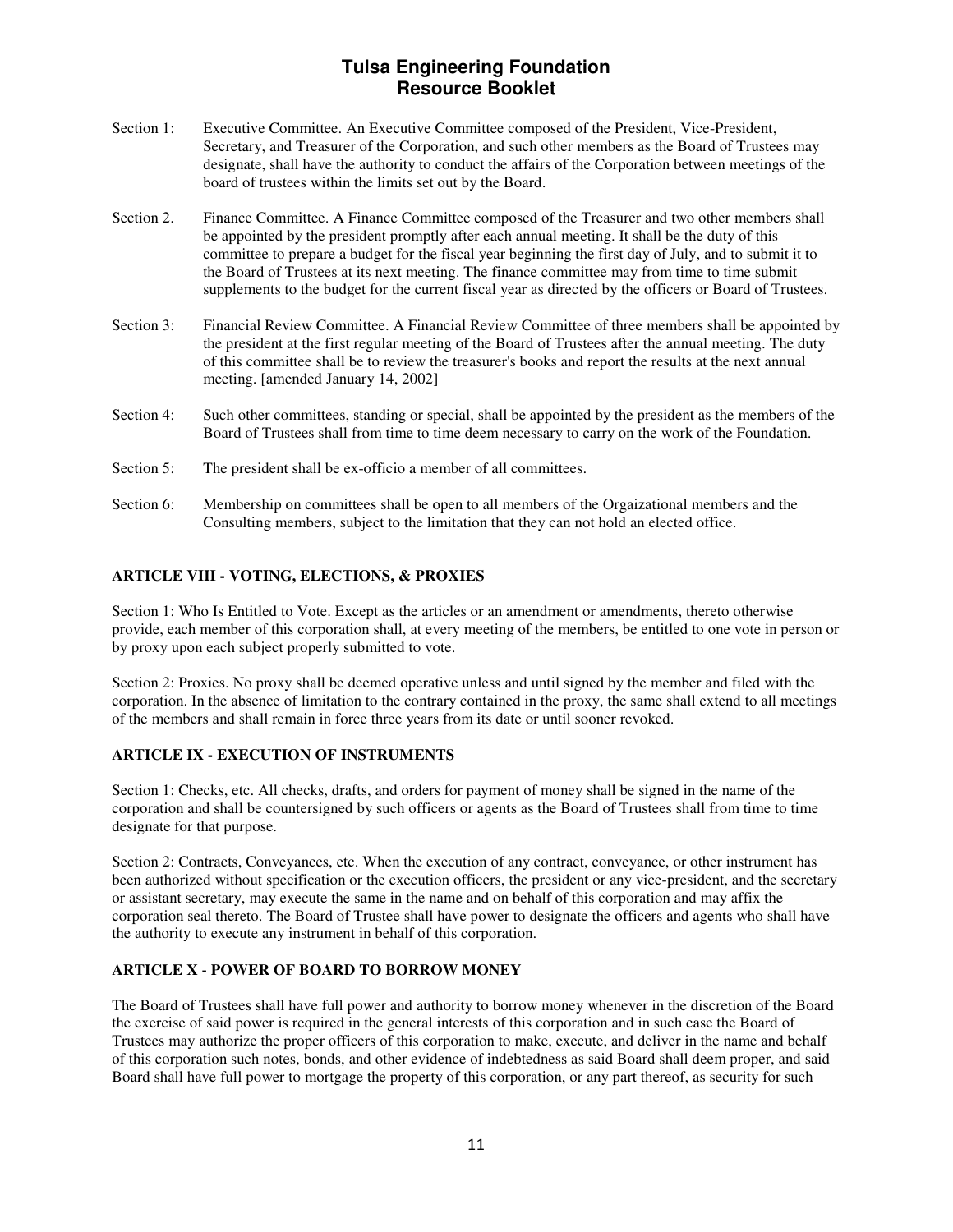indebtedness, and no action on the part of the membership of this corporation shall be requisite to the validity of any such note, bond, evidence of indebtedness, or mortgage.

#### **ARTICLE XI - PARLIAMENTARY PROCEDURE**

Section 1: Parliamentary Authority. The rules contained in the current edition of ROBERT'S RULES OF ORDER, NEWLY REVISED, shall govern the Foundation in all cases to which they are applicable and in which they are not inconsistent with the ARTICLES OF INCORPORATION or BY-LAWS of this Foundation or with any special rules of order the Foundation may adopt.

#### **ARTICLE XII - AMENDMENT OF BY-LAWS**

Section 1: Amendments, How Effected. These by-laws may be amended, altered, changed, added to, or repealed by the affirmative vote of a majority of the members entitled to vote at any regular or special meeting of the members if notice of the proposed amendment, alteration, change, addition, or repeal be contained in the notice of the meeting, or by the affirmative vote of a majority of the Board of Trustees if the amendment, alteration, change, addition or repeal be proposed at a regular or special meeting of the Board and adopted at a subsequent regular meeting; provided, that any by-laws made by the affirmative vote of a majority of the Board of Trustees as provided herein may be amended, altered, changed, added to or repealed by the affirmative vote of a majority of the members entitled to vote at any regular or special meeting of the members; also provided, however, that no change of the date or the annual meeting of members shall be made within thirty days next before the day on which such meeting is to be held, unless consented to in writing, or by resolution adopted at a meeting, by all members entitled to vote at the annual meeting.

#### **ARTICLE XIII - GENDER OF MEMBERS**

Section 1: Restrictions. There shall be no restriction to membership in the Foundation based on sex. Whenever the male gender is used in these By-Laws, inclusion of the female gender is also intended.

#### **AMENDMENTS:**

Article VII, Section 3 amended January 14, 2002

Major revision and rewrite amendment approved at Quarterly Meeting on April 29, 2004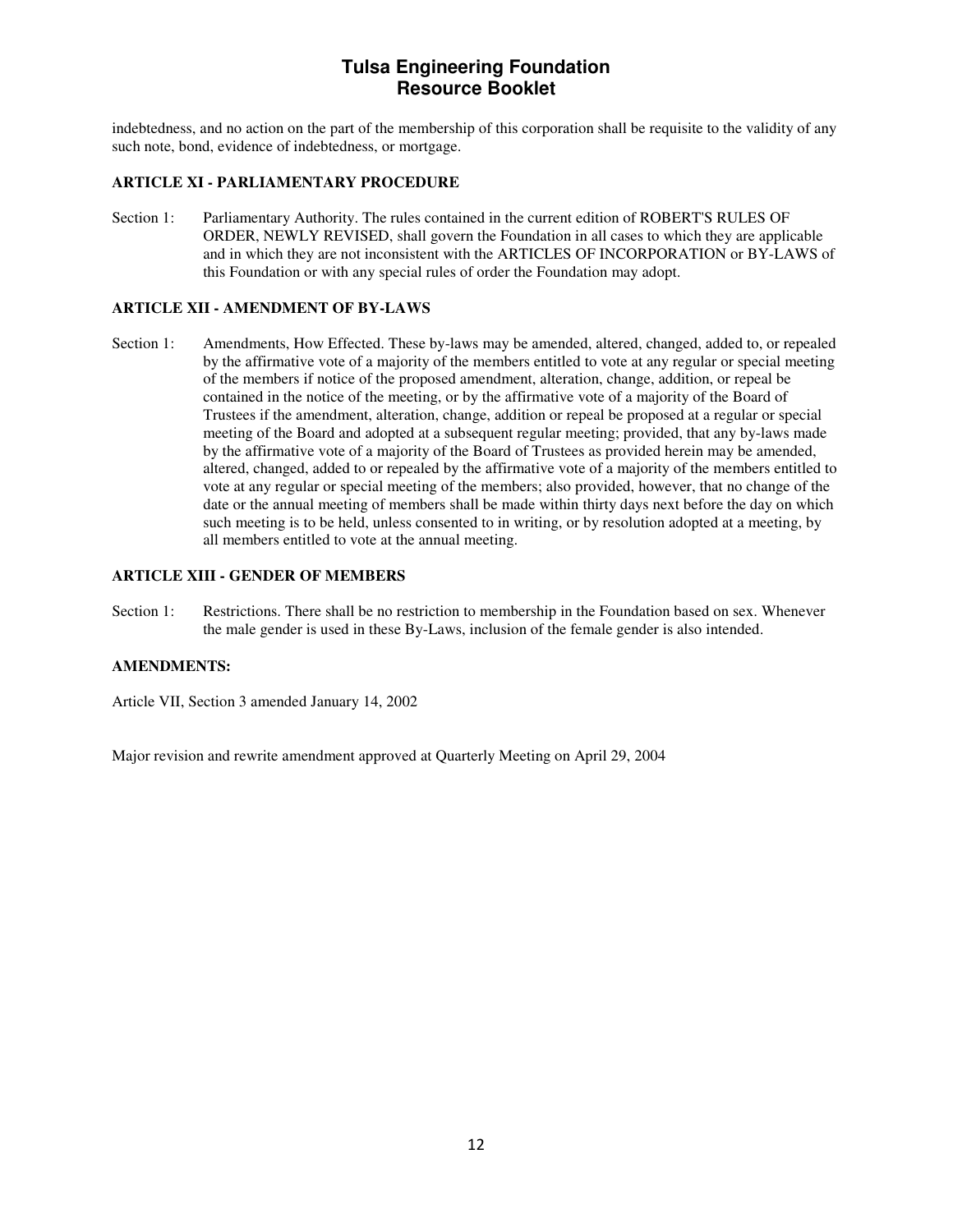# **TEF Awards and Grants**

### Endowed Scholarships – Entering College Freshman and Upper Classman

The TEF Endowed Scholarship Committee: Russ Diehl, Jr. rcdiehljr@aol.com, 918-455-9437 Christina Jackson christina.jackson@honeywell.com 918-810-7980 Ashley Jorishie AshleyJorishie@gmail.com 918- Robert Strattan r.strattan@ieee.org, 918-663-9484 Barbara Wollmershauser, wollmersh@aol.com, 918-299-1196

1) Three engineering scholarships have been established in the names of **Karol L. & Dorothy D. Hujsak** and **James W. & Glenda C. Kilmer**. The freshman scholarships are for \$2,000 each for one academic year (\$1,000 per semester). The scholarships are administered by the Tulsa Engineering Foundation.

Applications for the following academic year are due February 1. The awards are announced at the Engineers Week Student Breakfast on Friday. The selection of the recipients of the scholarships is based not only on academic achievement and financial need but also on outside activities and community service.

The application is available on the TulsaEngineer.org web site. A word document version is available by calling (918) 299-1196 or email info@tulsaenginer.org.

The Hujsak Scholarship was established by Mary and Ann, daughters of Dorothy and Karol Hujsak, as a memorial to their parents and their late father's dedication and enthusiasm for the engineering profession. Karol, a chemical engineer, was a long-time member of the Engineers' Society of Tulsa. He began his career in Tulsa with Stanolind and retired from Amoco, then founded his own company, HYCO. He retired a second time at the age of 89 prior to his death in 2005.

The two Kilmer Scholarships were established by Jim Kilmer and his wife Glenda, in appreciation for the excellent engineering education he received with the aid of others. Jim, a chemical engineer, is a longtime member of the Engineers' Society of Tulsa and a past President. He is a founding member of the Tulsa Engineering Foundation. His career has included working for Stanolind, Amoco and Williams Natural Gas. Glenda has served in leadership roles in Tulsa City-County Libraries as well as Friends of Libraries in Oklahoma.

2) In 2015, a newly endowed **Bridge Builder Scholarship was established for sophomore, junior and seniors in college** who are enrolled as an undergraduate student in an ABET accredited engineering or engineering technology program. Applications for the following academic year are due June 1. The application is available on the TulsaEngineer.org website. A word document version is available by calling (918) 906-7929 or email info@tulsaengineer.org .

Eligibility: To be eligible, applicants must meet the following qualifications:

1) Applicant must be enrolled as an undergraduate student in an ABET accredited engineering or engineering technology program (see http://www.abet.org) for a list of eligible schools and majors. 2) Applicant must have a grade point of 3.0 or higher.

3) Applicant must be able to accept the scholarship for the academic year starting in the Fall semester and must not already be receiving full funding from other organizations.

The Bridge Builder Fund was established in 2014. It is based on the poem The Bridge Builder by Will Allen Dromgoole.

> The Bridge Builder An old man going a lone highway, Came, at the evening cold and gray, To a chasm vast and deep and wide. Through which was flowing a sullen tide, The old man crossed in the twilight dim,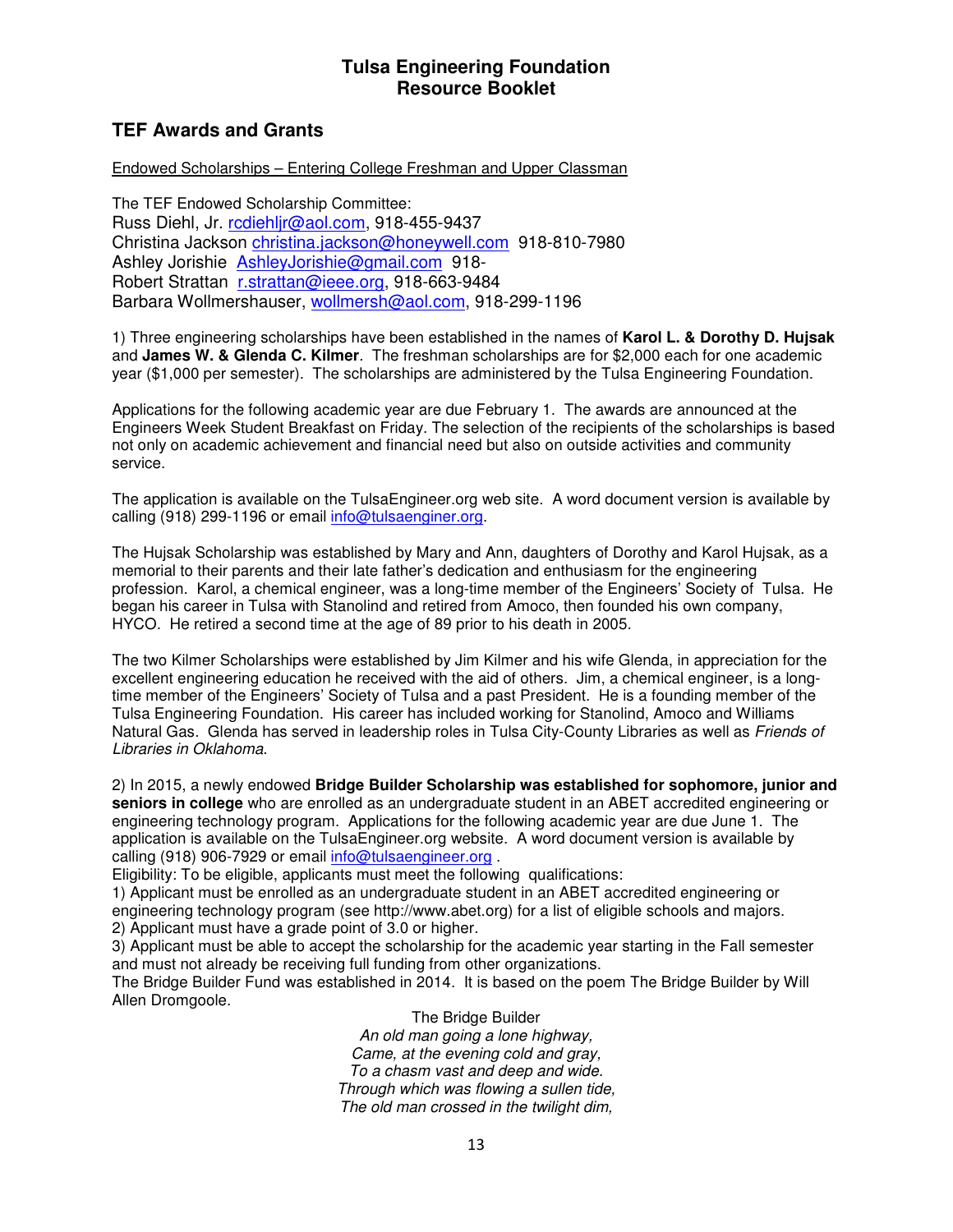The sullen stream had no fears for him; But he turned when safe on the other side And build a bridge to span the tide. "Old man," said a fellow pilgrim near, "You are wasting your strength with building here; Your journey will end with the ending day, You never again will pass this way; You have crossed the chasm, deep and wide, Why build you this bridge at the evening tide?" The builder lifted his old gray head; "Good friend, in the path I have come," he said, "There followed after me to-day A youth whose feet must pass this way. This chasm that has been as naught to me To that fair-haired youth may a pitfall be; He, too , must cross in the twilight dim; Good friend, I am building the bridge for him!" by Will Allen Dromgoole Source: Father: An Anthology of Verse (EP Dutton & Company, 1931)

### Projects Grants

TEF established project grants several years ago. The grants are available for activities that promote STEM activities. Student groups and teacher are encouraged to apply for the project grants. Submission for the grant is limited \$300 per event/project/program per academic/calendar year. The application is available on the TulsaEngineer.org web site under Youth Outreach. It requests subject matter, educational goals, synopsis of the project, project budget as well as contact information. The project grants are approved by the TEF Board.

Contact Bob Strattan, r.strattan@ieee.org, 918-663-9484 for more information.

### Tex Richardson Engineering and Science Guidance Award

The Tex Richardson Award Committee: TEF – Robert Strattan, r.strattan@ieee.org, 918-663-9484 Educator – Susan Oliver, oliver.teach@yahoo.com 918-605-9591 OEF – Gaylon Pinc, ggpinc@pmgtulsa.com 918-344-9400 CSI – Jack Vest, jvestiii@cs.com Barbara Wollmershauser wollmersh@aol.com, 918-299-1196

This annual Award is jointly sponsored by the Tulsa Engineering Foundation (TEF), the Oklahoma Engineering Foundation (OEF) and with the cooperation of the Construction Specification Institute (CSI). The Award was established in 1992 to recognize teachers and engineers in Oklahoma who demonstrate exceptional service in guidance activities, and is in memory of the late Tex Richardson who inspired so many in his years of guidance service.

Normally two annual awards, one to a teacher and one to an engineer, recognizing outstanding achievement and service in engineering and science guidance activities in the State of Oklahoma, are presented at the Tulsa E-Week Student Breakfast during the National Engineers Week in February. The selections committee welcomes nominations throughout the year for the next years' awards. The nominations may be sent to the permanent address of OEF or TEF or email info@tulsaengineer.org. The nomination form is available on the TulsaEngineer.org web site under About TEF tab.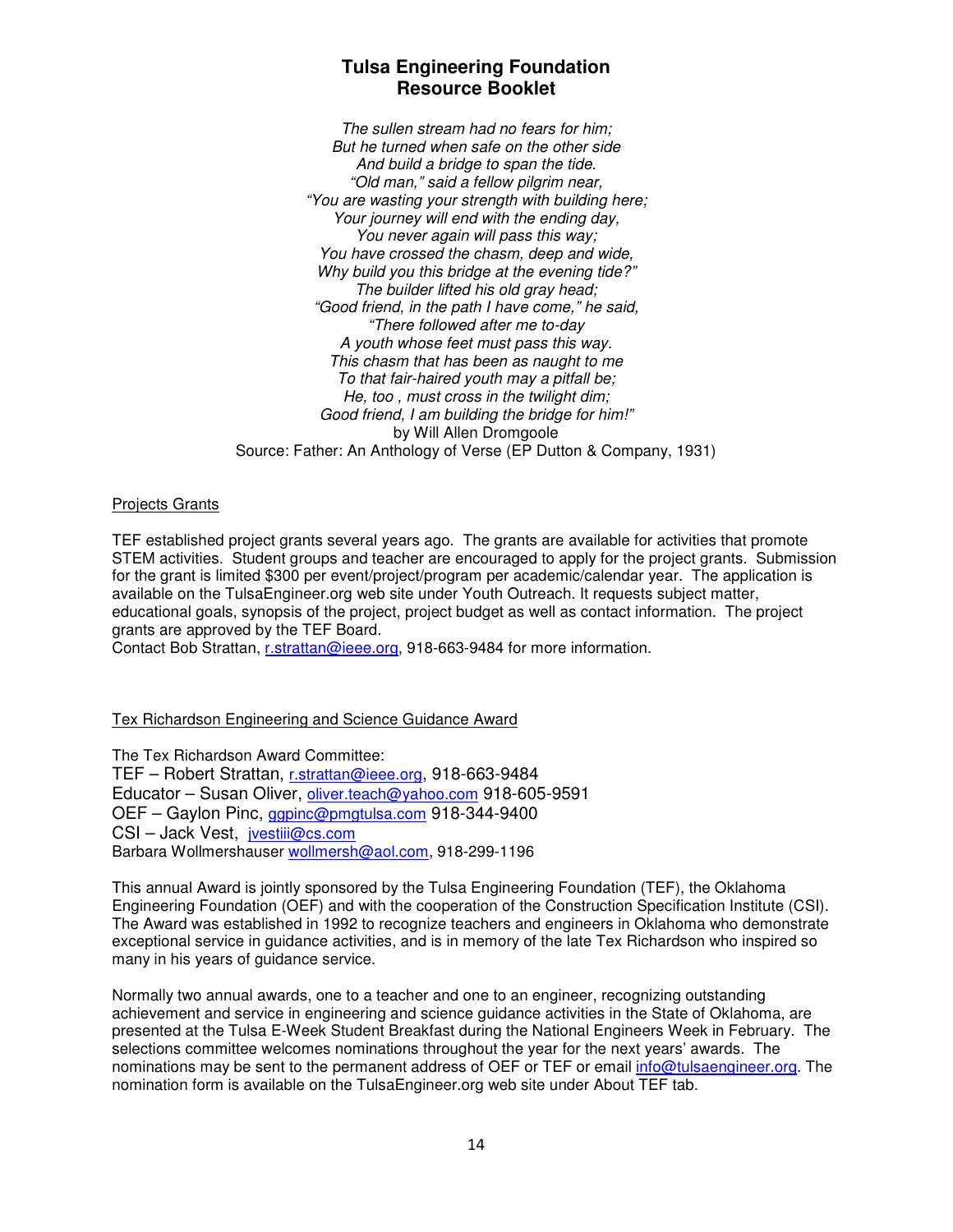### Tex Richardson Engineering and Science Guidance Award – Recipients

| 2015 | Teacher:                                                             | Kent Jones, Roy Clark Elementary, Union, Builders' Club                                            |
|------|----------------------------------------------------------------------|----------------------------------------------------------------------------------------------------|
|      | Engineer:                                                            | Daniel Moran, Fab Lab Tulsa, Youth Outreach & STEM mentoring                                       |
|      |                                                                      |                                                                                                    |
| 2014 |                                                                      | Teacher & Engineer: Mary Jo Othon, Bishop Kelley High School, FIRST Robotics and Tech Challenge    |
|      | Engineer:                                                            | Christi Patton Luks, University of Tulsa, Youth Outreach & STEM mentoring                          |
| 2013 | Teachers:                                                            | Maemi Dildy, Edison Preparatory School, PLTW and FIRST                                             |
|      |                                                                      | Stacy Oakley, Latta High School, Ada, FIRST and STEM mentoring                                     |
|      | Engineer:                                                            | Xan Black, Tulsa Alliance for Engineering, Youth Outreach Programs                                 |
| 2012 | Teacher:                                                             | Pamela Diaz, Booker T Washington, FIRST                                                            |
|      | Special Award:                                                       | Susan Thompson, Tulsa Alliance for Engineering, Community Outreach                                 |
| 2011 | Teacher & Engineer: Cheri Sieck, Metro Christian Academy, MATHCOUNTS |                                                                                                    |
|      | Engineer:                                                            | Chriss Chavez, OU-Tulsa, Tulsa Engineering Challenge                                               |
|      | Engineer:                                                            | Dr. Jack Sellers, P.E. - Retired - FIRST Robotics                                                  |
| 2009 | Teacher:                                                             | Ray Snider -- Wells Middle School, Catoosa Public Schools, Tulsa Engineering Challenge             |
|      | Engineer:                                                            | Marion and Bob Simmons, P.E. - Retired, MATHCOUNTS, TECh, E-Week for OSPE & EST                    |
| 2008 | Teacher:                                                             | Marilyn Ann Thomas Howard -TU University School, MATHCOUNTS, Computer Challenge                    |
|      | Engineer:                                                            | James W. Kilmer, P.E., Retired, Science Enrichment at Eliot School, Endowed Scholarship            |
| 2007 | Teacher:                                                             | Patricia Yvette Laughlin - Catoosa Wells Middle School, Tulsa Engineering Challenge                |
|      | Engineer:                                                            | Gaylon Pinc, P.E., Program Management Group; MATHCOUNTS, TECh, OSPE State-Wide                     |
| 2006 |                                                                      | Teacher & Engineer: Lane Cardwell Matheson - Engineering Academy Coordinator, Memorial High School |
|      | Engineer:                                                            | Robert D. Strattan, Ph.D., P.E.-Emeritus Prof. of Electrical Eng'g & Mech. Eng'g, Univ.of Tulsa    |
| 2003 | Teacher:                                                             | Rodriquez -- Assistant Principal, 7 <sup>th</sup> Grade Center, Union Public Schools               |
|      | Engineer:                                                            | Perry Brown, P.E. - Staff Engineering Technologist, AEP/PSO, MATHCOUNTS                            |
| 2002 | Teacher:                                                             | Glenda Nelson - Mathematics Teacher, Jenks Public Schools, MATHCOUNTS Coach.                       |
|      | Engineer:                                                            | Todd Hiemer, P.E. - Sr. Research Engineer, bioMerieux, Inc, Future City Comp. Coord.               |
| 2001 | Teacher:                                                             | L. Mathieson, Assoc. Prof. of Math. & Physics, Tulsa Community College                             |
|      | Engineer:                                                            | Dr. Gerald R. Kane, P.E., Prof. & Chair of Electrical Engineering, University of Tulsa             |
| 2000 | Teacher:                                                             | Denny Stanford, Science Teacher, Union Public Schools, Tulsa                                       |
|      | Engineer:                                                            | Thomas A. Carlisle, P. E., Phillips Petroleum Company, MATHCOUNTS                                  |
| 1999 | Teacher:                                                             | Cathie Casper, Mathematics Instructor, St. Pius X School, Tulsa                                    |
|      | Engineer:                                                            | Dennis D. Beckmann, P.E., Amoco Corporation, MATHCOUNTS                                            |
| 1998 | Teachers:                                                            | George E. Abshire, Mathematics Instructor, Jenks Public Schools and                                |
|      |                                                                      | John D. Cook, Jr., Academic Principal, Grace Fellowship Christian School, Tulsa                    |
|      | Engineer:                                                            | Allison Fate, Management Consultant and President, HFK, Inc., Engineering Explorer Scouts          |
| 1997 | Teacher:                                                             | Susan Oliver, Science Teacher, Owasso Public Schools                                               |
|      | Engineer:                                                            | Richard W. Mattes, P.E., Willbros Engineers, Inc, Science and Engineering Fair                     |
| 1996 | Teacher:                                                             | Tenna Whitsel, Academic Dean, Will Rogers High School, Tulsa                                       |
|      | Engineer:                                                            | Edwin "Bud" Averill, P.E. of Public Service Company of Oklahoma, TECh                              |
| 1995 | Teacher:                                                             | Dr. Indestructo, a.k.a. Dr. Stewart Ryan, University of Oklahoma Physics Department.               |
|      | Engineer:                                                            | Barbara Wollmershauser, P.E., Warren Petroleum Company, Discover-E                                 |
| 1994 | Teacher:                                                             | Richard Maule, Science Teacher, Union Intermediate Schools, Tulsa                                  |
|      | Engineer:                                                            | Harlan Dunn, P.E. retired from the Corps of Engineers, Career Guidance Service                     |
| 1993 | Teacher:                                                             | Gene Thompson, Physics Teacher, Booker T. Washington High School, Tulsa                            |
|      | Engineer:                                                            | Dr. Eric Bandurski, Science Enrichment Program, Amoco Research Center, Tulsa                       |
| 1992 | Teacher:                                                             | Shelley Fischer, Science Teacher, Sand Springs Schools.                                            |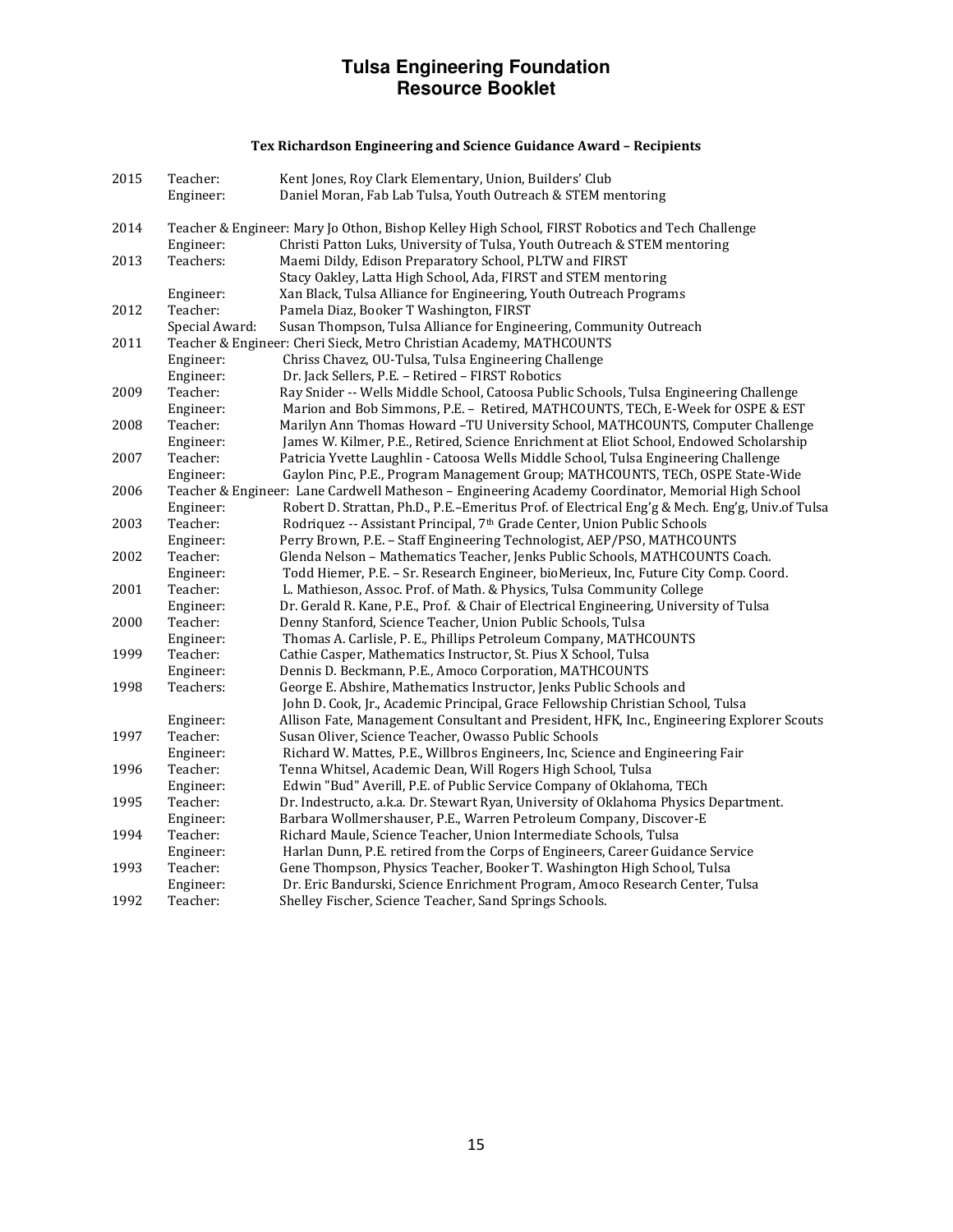# **Outreach Sponsored by TEF**

### E-Week Breakfast for High School Students

Held the Friday of National Engineers Week, this event allows students a chance to enjoy a buffet style breakfast while sharing a conversation with the engineer(s) at their table. Following breakfast is a series of presentations on various engineering disciplines. The breakfast is supported by area engineering companies who sponsor tables. It is free to the students and teachers. In the past we have hosted over 200 students and teachers. The event is coordinated by OSPE and SAME.

Contact Sarah Kellert to help with the program at sarah@kellertconsulting.com, 918-245-9533. All societies are encouraged to recruit table sponsors from their members' companies. The registration form will be on the TulsaEngineer.org web site home page during February.

#### E-Week Engineers Luncheon

Held the Wednesday of National Engineers Week, this event is open to all the engineering societies. It is coordinated by ASCE and TEF. It is held at the Tulsa Country Club. A prominent engineer is featured as the guest speaker. More information on how to register is posted on the TulsaEngineer.org web site.

### Tulsa Engineering Challenge

Tulsa Engineering Challenge - TECh is a hands-on event where students in grades 4-12 compete in activities such as toothpick bridge, rubber-band powered vehicle, ping-pong ball launcher, robot, chemical switch, Wacky Wonder Works, digital poster, electric motor and more.

Tulsa Engineering Challenge has been sponsored by the Tulsa Engineering Foundation (TEF) since 1988. It is a major event to promote and strengthen science, technology, engineering and mathematics (STEM) interest and skills in our youth. This activity encourages youth to study mathematics and science and consider careers in these fields to strengthen our community's future work force talents and quality of life.

The competitions are judged by volunteers from the professional-technical societies. These include (the head judge is listed with their contact information):

TECh 2016 Chairman – Jennifer Butler, Jennifer.J.Butler@okstate.edu

- AIChE Chemical Switch Laura Ford & Christi Luks, laura-ford@utulsa.edu, luksc@mst.edu
- ASCE Toothpick Bridge Allen Bates, abates@breischcs.com
- ASME Rubber Band Powered Vehicle Jon Liechti, jon.liechti@willbros.com
- IEEE Electric Motor Joe Vitali & Allen Williams, jdv@tulsa.ci.com, awilliams32@cox.net
- OSPE Aluminum Boats Gaylon Pinc, ggpinc@pmgtulsa.com
- OSPE Wacky Wonder Works Stacy Loeffler, loeffler@bklinc.com
- SAME Ping-Pong Ball Launcher Chris Strunk, christopheer.b.strunk@usace.army.mil

SME – Mini-Math – Ram Mohan, ram-mohan@utulsa.edu

SPE – Oil Fishing Well – Ashley Jorishie, AshleyJorishie@gmail.com

Flight Safety – Robot – Thomas Kuruvilla, Thomas.Kuruvilla@flightsafety.com

SWE - Chemistry/Physics Show – Suzanne Dodson & Abigail Wendt,Suzanne.Dodson@magellanlp.com,

AEP - Extreme Engineering Challenge - Fred Schell, fhschell@aep.com

- Hilti Paper Airplane Distance & Duration Tom Haanen, Tom. Haanan@hilti.com, Jim Henderikson, grandmaann2@att.net, and Al Folske, jfolske@cox.net
- TRSA Digital Poster Annie Tyndal, annie@okinnovation.org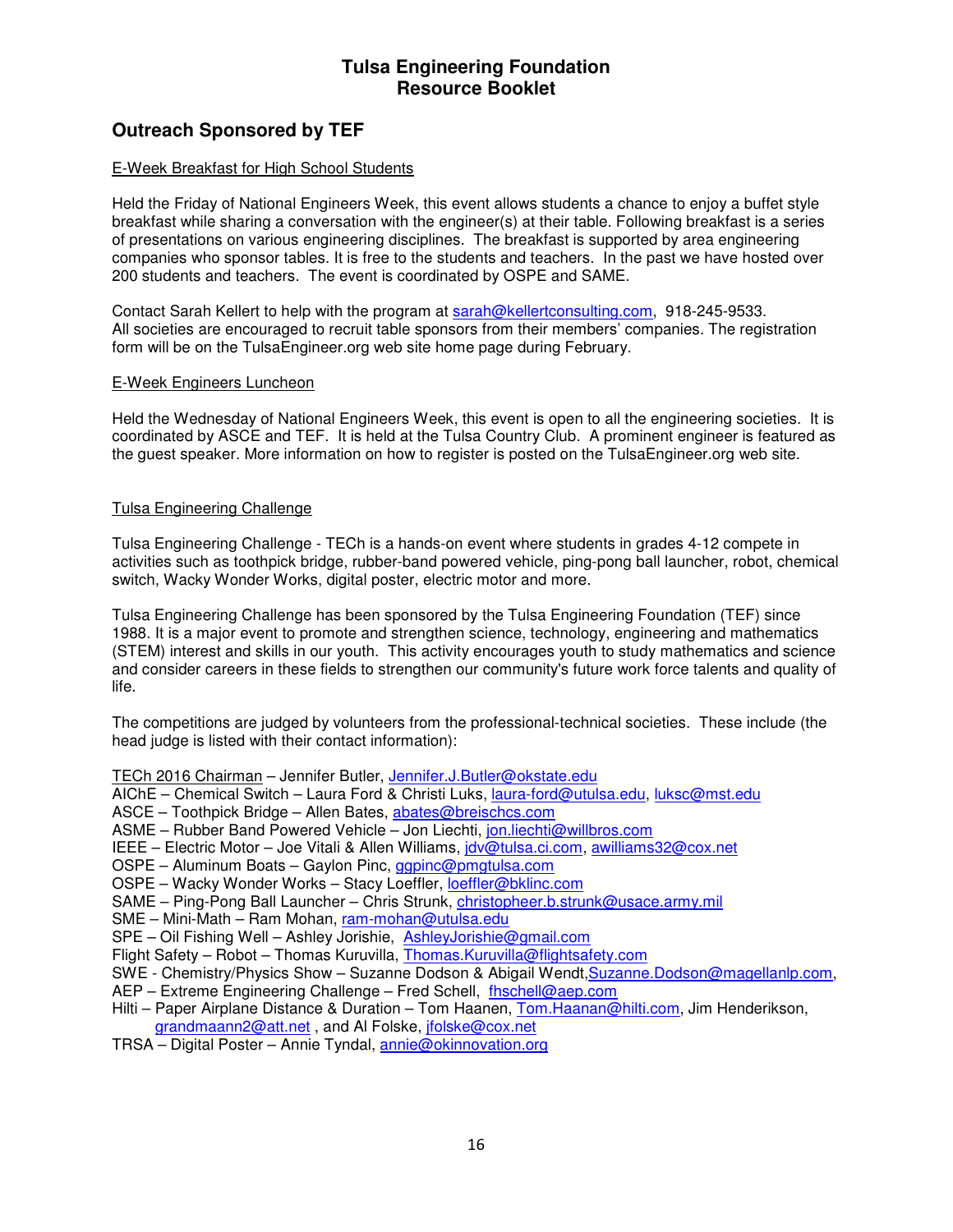TECh depends entirely on donations. The Anne & Henry Zarrow Family Foundation and Google have donated a significant amount the last several years. About 50% of the funds are donated from member societies and other companies.

Key areas needed for the TECh planning committee are:

- Contact potential exhibitors
- Contacting schools and teachers to invite them to bring students
- Coordinate the volunteers
- Fund raising, i.e. send letters to companies and societies. The grant requests for the Zarrow Foundation are already in the works.
- Help with registration Set-up and tear down
- Signs for the competitions and registration

### Engineering Scholarship Golf Tournament

The Annual September Engineering Scholarship Golf Outing, previously hosted by EST and OSPE, has become a fundraiser for scholarships and outreach programs for several TEF organizations. The Tournament is currently hosted by APWA, ASCE, EST, OSPE, and TEF. Each organization uses their share of the proceeds to support scholarship outreach.

In addition to the above Golf Tournament which is usually held on the last Friday in September at White Hawk Golf Course, several other societies host sports tournaments: CSI Golf Tournament in May at the Battle Creek Golf Course ASHRAE Golf Tournament on mid September SPE Sporting Clays Tournament on October at Longshot Ranch, Skiatook, OK SAME Golf Tournament in early April at Hard Rock Hotels & Casino Cherokee Hills Golf Club

The events are posted on the TulsaEngineer.org website. There are links to more information on the calendar or at the society's web page.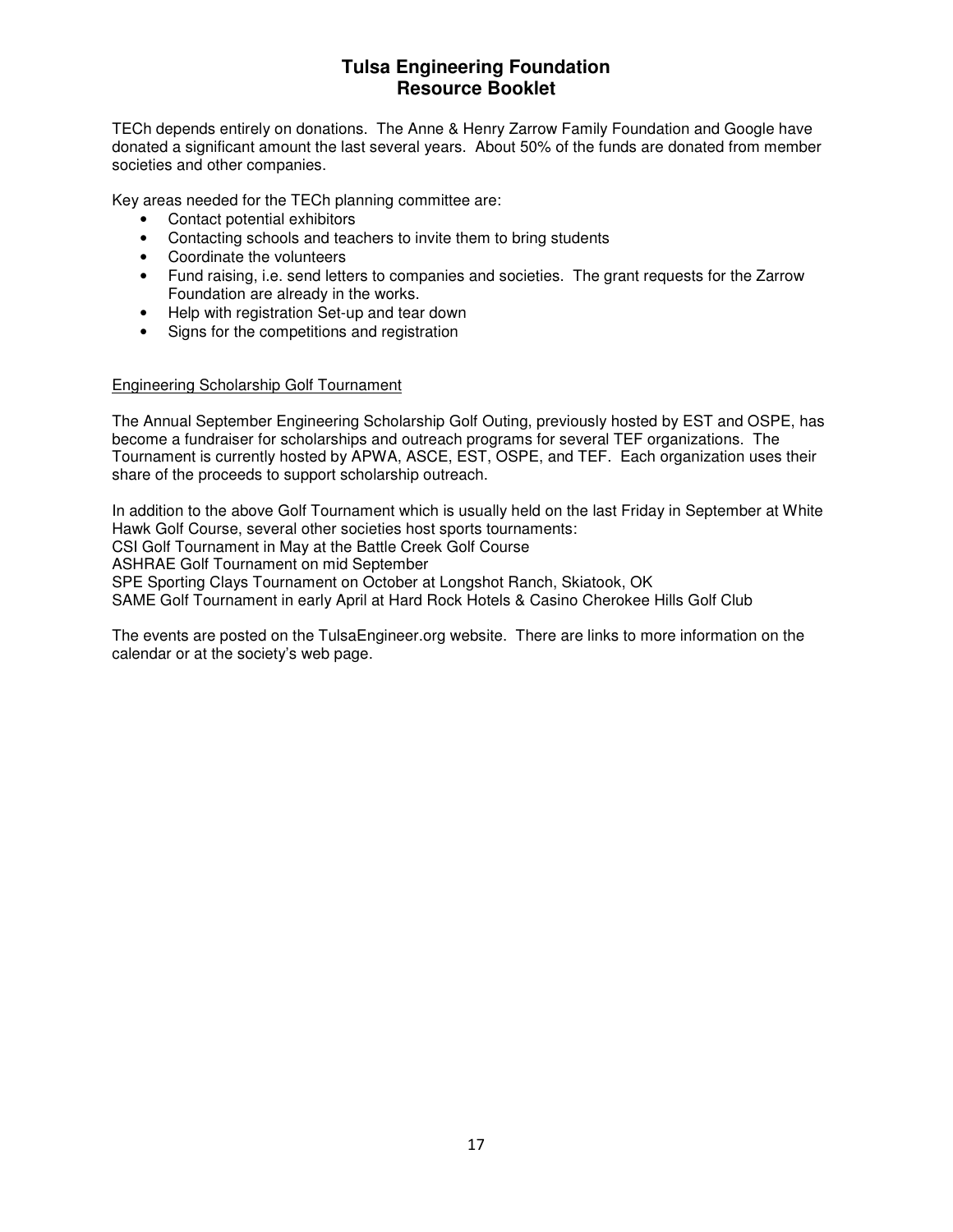# **Outreach Supported by TEF**

### Hardesty Center for Fab Lab Tulsa

The mission of Fab lab Tulsa is to better our community by assuring access to 21st Century tools, equipment, technology and resources. Fab Lab Tulsa provides community access to advanced manufacturing and digital fabrication tools for learning skills, developing inventions, creating businesses and producing personalized products. FabLab Tulsa is located at 706 S Lewis, Tulsa. Their website is www.fablabtulsa.com Contact Nathan Pritchard, Director, for more information at nathan@fablabtulsa.com or 918-779-6025.

The Hardesty Center for Fab Lab Tulsa is an IRS qualified 501 (c) (3) tax exempt, not-for-profit entity located in the Kendall-Whittier neighborhood of Tulsa. Fab Lab Tulsa provides community access to advanced manufacturing and digital fabrication tools for learning skills, developing inventions, creating businesses and producing personalized products. Fab Lab Tulsa is one of over 300 MIT-chartered Fab Labs in more than 50 countries and the first in the southeastern region of the United States. Furthermore, Fab Lab Tulsa is one of the top labs globally in terms of leadership, organization, support, size and capabilities, and an excellent example of the impact a fab lab can make on a community

The Fab Lab concept was developed at MIT by Professor Neil Gershenfeld, founder and head of the Center for Bits and Atoms, who developed a very popular course titled "How to Make Almost Anything." As part of the class, he gave his students access to a fabrication laboratory containing some very basic cutting, milling and electronic tools. And what he found, not surprisingly, is that there was no end to what his students could create when given access to simple tools, equipment and resources. Inspired by the transformative results, Dr. Gershenfeld encouraged others to open similar Fab Lab's in their own communities giving ordinary people the ability to make whatever they want.

TEF is committed to support the initiative through communication to all our members. We post articles on the web site. We encourage all member societies to host a monthly meeting at Fab Lab.

#### FIRST – For Inspiration and Recognition of Science and Technology.

FIRST's mission is to inspire young people to be science and technology leaders, by engaging them in exciting mentor-based programs that build science, engineering and technology skills, that inspire innovation, and that foster well-rounded life capabilities including self-confidence, communication, and leadership.

FIRST was founded in 1989 to inspire young people's interest and participation in science and technology. Based in Manchester, NH, the 501 (c) (3) not-for-profit public charity designs accessible, innovative programs that motivate young people to pursue education and career opportunities in science, technology, engineering, and math, while building self-confidence, knowledge, and life skills.

| <b>FIRST Programs:</b> | JLL – Junior FIRST LEGO League<br>FLL – FIRST LEGO League      | $K - 3$ grades<br>$4 - 8$ grades |
|------------------------|----------------------------------------------------------------|----------------------------------|
|                        | FTC - FIRST Tech Challenge<br>FRC - FIRST Robotics Competition | 7 – 12 grades<br>9 – 12 grades   |

More information is available at www.usfirst.org

Contact Jack Sellers for more information. sellersj@swbell.net, 918-496-7774 H; 918-691-3285 TEF members are encouraged to volunteer to coach FIRST teams as well as volunteer for the one-day qualifying competitions for the various divisions.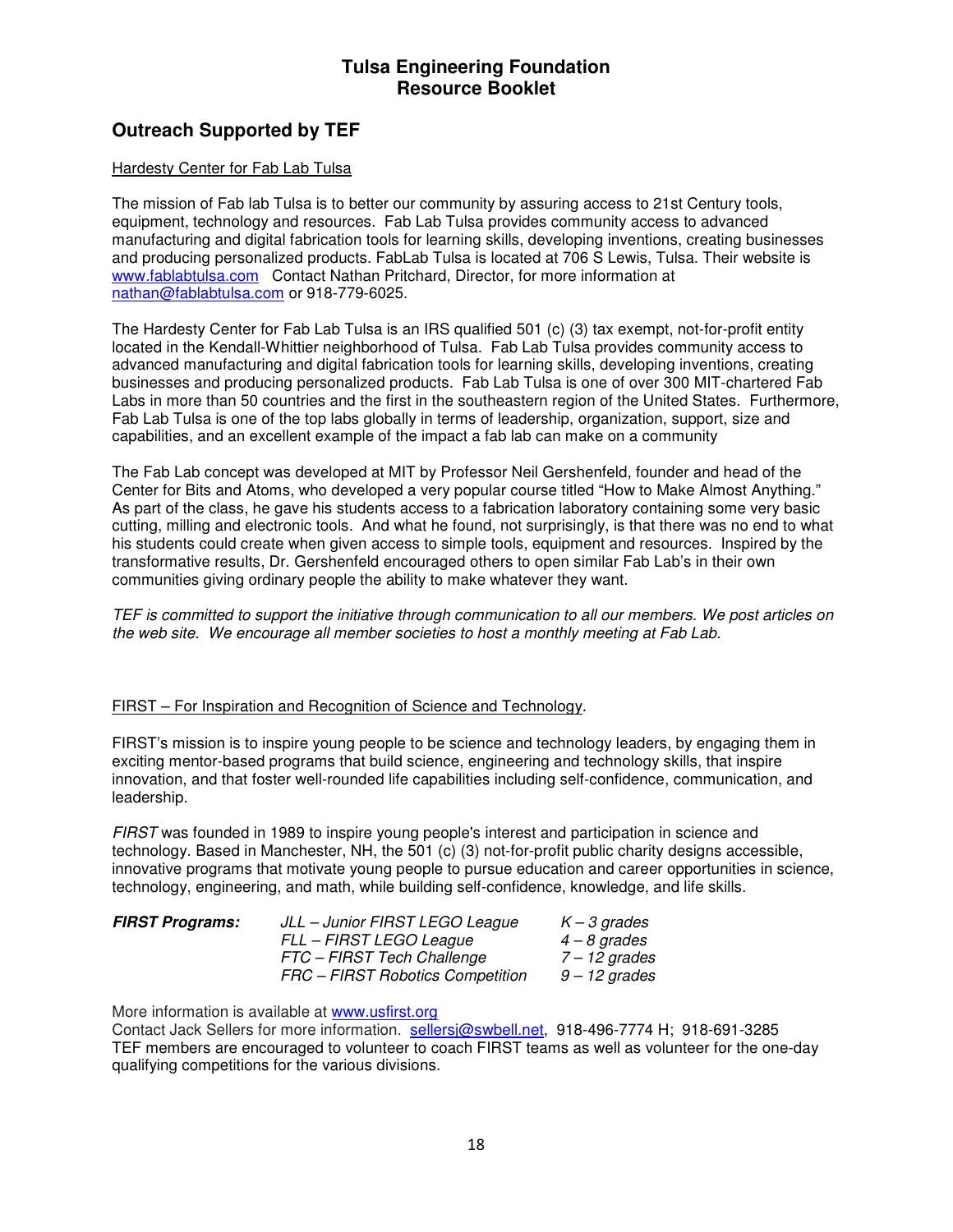### **MATHCOUNTS**

MATHCOUNTS is a national math enrichment, coaching & competition program that promotes middle school mathematics achievements in every U.S. state and territory. TEF and member societies support the Oklahoma Engineering Foundation and OSPE in offering MATHCOUNTS in northeast Oklahoma. Contact Anand Kilambi, akilambi@ci.tulsa.ok.us to volunteer to help at the regional and state events.

### **STARBASE**

STARBASE Oklahoma is a youth educational enrichment program originated by the National Guard Bureau in 1993. The program is designed to expose at-risk youth (grades 5-8) to "hands-on, minds-on" science, technology, engineering and mathematics (STEM). Topics of instruction include the scientific method; Newton's Laws of Motion; fluid mechanics and aerodynamics; building blocks of matter; physical and chemical changes; atmospheric properties; innovations; navigation and mapping; engineering design process; 3-D computer aided design; numbers and number relationships; measurement; geometry; data analysis; STEM Careers; teambuilding; and goal setting. Engineering was added as an emphasis in 2008. In the 5th grade programming, children attend with their school class, one day a week for six weeks. The  $6<sup>th</sup>$ -8th programming provides an afterschool club for 4 hours per month focusing on STEM projects, goal setting and teambuilding.

 With the headquarters located at the Tulsa Air National Guard Base STARBASE has served more than 200 classes each year and 4600 students in cooperation with various schools in Tulsa, Northeast Oklahoma, Oklahoma City, Ft. Sill, and Burns Flat. http://starbasedod.org/ http://starbaseok.org/

TEF supports STARBASE through speakers and volunteers. Contact Pamela Kirk at Pamela@starbaseok.org or 918-833-7757 for more information.

#### Tulsa Regional STEM Alliance

The Tulsa Regional STEM Alliance (TRSA) works as a catalyst to create a collaborative ecosystem that encourages business / industry and the education community to produce innovative pathways resulting in a highly skilled STEM workforce able to drive economic prosperity while meeting the needs of a globally competitive Tulsa region.

Led by the nationally recognized Teaching Institute for Excellence in STEM (TIES), the effort was funded by the Tulsa Area United Way and the Charles and Lynn Schusterman Family Foundation **under the umbrella of Oklahoma Innovation Institute (OII).** As a result, the Tulsa Regional STEM Alliance (TRSA) was launched in December of 2013, established by the collaborative vision of more than 60 STEM community members from across the state. "Enlightened self-interest" is the glue that allows the TRSA to form and build for the future.

Tulsa Regional STEM Alliance is an intermediary organization that is flexible and inclusive enough to welcome all community members yet includes sufficient structure and organizational support to facilitate and coordinate the work that needs to be done. The goals of TRSA are as follows:

- **Calculate:** Create common performance metrics for members that measure the efficacy of TRSA STEM programs and events.
- **Communicate:** Increase awareness and access to STEM resources and activities through a centralized information sharing network to inform TRSA stakeholders and STEM advocates in the Tulsa region.
- **Collaborate:** Use shared resources of all kinds to broaden the impact of TRSA's dynamic "mesh network" of STEM community members.
- **Cultivate:** Grow the STEM ecosystem in northeastern Oklahoma through robust support and initiation of STEM education events and activities while securing resources necessary for